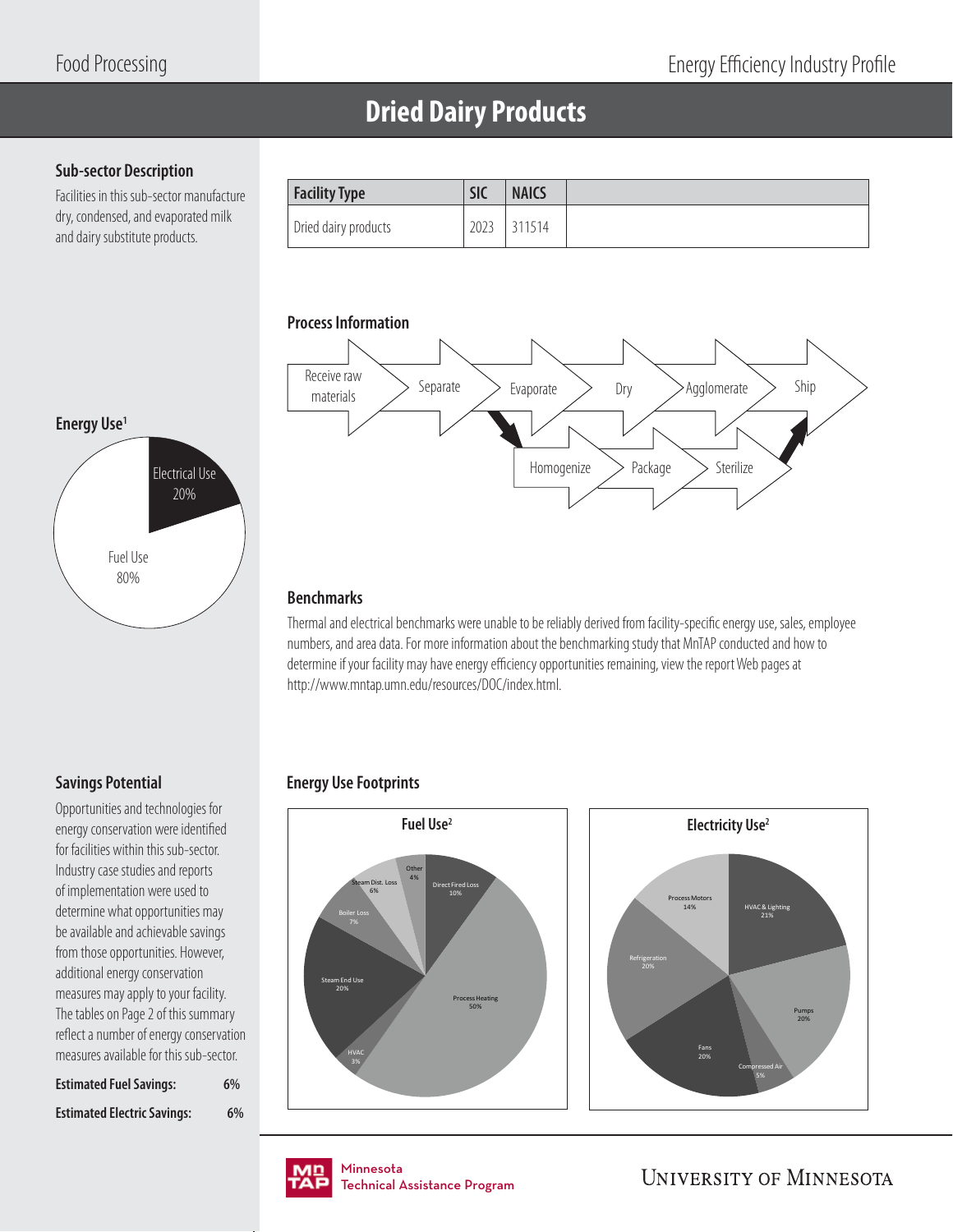| <b>Improvement / Opportunity</b>                                                                                                                                    | <b>Estimated</b><br>Payback | <b>Reported</b><br><b>Savings</b> | <b>Overall</b><br><b>Savings</b> |
|---------------------------------------------------------------------------------------------------------------------------------------------------------------------|-----------------------------|-----------------------------------|----------------------------------|
| <b>Direct Fired Loss Opportunities</b>                                                                                                                              |                             |                                   |                                  |
| Direct fire best practice: tune and maintain                                                                                                                        | $<$ 1 year                  | $0.1 - 0.7\%$                     |                                  |
| <b>Steam Distribution Improvements</b>                                                                                                                              |                             |                                   |                                  |
| Boiler improvements: burner, O <sub>2</sub> control, turbulator, small boiler, new boiler, clean tubes, feed water improvements,<br>insulation, heat combustion air | 1-10 years                  | $1 - 4%$                          |                                  |
| Boiler heat recovery: economizer, feed water                                                                                                                        | 2-3 years                   | $0.4 - 1.5%$                      |                                  |
| Boiler best practice: tune and maintain                                                                                                                             | $<$ 2 years                 | $1 - 3\%$                         |                                  |
| Steam best practice: maintain traps, repair leaks, minimum operating pressure, capture condensate, insulate distribution                                            | $<$ 2 years                 | $1 - 5%$                          |                                  |
| Process Equipment Improvements                                                                                                                                      |                             | 22%                               |                                  |
| Equipment heat recovery: process, dryer, refrigeration                                                                                                              | 1-6 years                   | $1 - 15%$                         |                                  |
| Improve drying and heating operations                                                                                                                               | 5-10 years                  |                                   |                                  |
| Multiple effect evaporators or vapor recompression                                                                                                                  |                             |                                   |                                  |
| Direct fire water heater                                                                                                                                            |                             | 20%                               |                                  |
| Thermal storage (hot), provide opportunity for reducing peak loads                                                                                                  |                             |                                   |                                  |
| TOTAL FUEL SAVINGS ESTIMATE                                                                                                                                         |                             |                                   | 6%                               |

### **Electric Savings Estimate and Opportunities1,3,4**

| <b>Improvement / Opportunity</b>                                                                                                                 | <b>Estimated</b><br><b>Payback</b> | <b>Reported</b><br><b>Savings</b> | <b>Overall</b><br><b>Savings</b> |
|--------------------------------------------------------------------------------------------------------------------------------------------------|------------------------------------|-----------------------------------|----------------------------------|
| Process and Equipment Improvements                                                                                                               |                                    |                                   |                                  |
| Replace hydraulic / pneumatic equipment with electric equipment                                                                                  | 2-3 years                          | $0.4 - 1.8%$                      |                                  |
| Use most efficient equipment at maximum capacity and less efficient equipment only when necessary                                                | $<$ 1 year                         | 0.3%                              |                                  |
| Modify refrigeration system to operate at a lower pressure                                                                                       | 3-4 years                          | $2 - 5\%$                         |                                  |
| Install new refrigeration equipment                                                                                                              | 3-5 years                          | 11-30%                            |                                  |
| Improve freezer insulation                                                                                                                       | $<$ 2 years                        | $0.05 - 0.5%$                     |                                  |
| Optimize pump and fan operations                                                                                                                 | 1-4 years                          |                                   |                                  |
| Upgrade motors, install ASDs                                                                                                                     | 2-5 years                          | $0.5 - 5\%$                       |                                  |
| Compressed air best practices: lower pressure, eliminate wasteful uses, repair leaks, improve dryers and filters, improve<br>control and staging | $<$ 2 years                        | $0.2 - 2.5%$                      |                                  |
| Improve process control                                                                                                                          | $<$ 2 years                        | $0.3 - 1.4%$                      |                                  |
| Improve utilization of cooling towers and cooling tower water treatment                                                                          | 2-5 years                          | $0 - 5\%$                         |                                  |
| Operate an absorption chiller on waste heat                                                                                                      | 2-5 years                          |                                   |                                  |
| <b>Facility and HVAC Improvements</b>                                                                                                            |                                    | 22%                               |                                  |
| Lighting and HVAC improvements                                                                                                                   |                                    | $0.5 - 1\%$                       |                                  |
| <b>TOTAL ELECTRIC SAVINGS ESTIMATE</b>                                                                                                           |                                    |                                   | 6%                               |

#### **References**

- 1 DOE Industrial Assessments. http://iac.rutgers.edu/database/assessments.php
- 2 Generalized Food and Beverage Energy Footprint, DOE, http://www1.eere.energy.gov/industry/energy\_systems/
- pdfs/food\_footprint.pdf. Percentages adjusted by researcher to reflect higher drying levels.
- 3 Savings calculated by analyzing processed meat and drying assessments conducted by DOE. http://iac.rutgers.
- edu/database/assessments.php
- 4 http://alpha.cres.gr/besss/elearning/bess/pdfs/Outer\_Ring/Case\_Study\_no.pdf
- <sup>5</sup> Energy Efficiency Improvement and Cost Saving Opportunities for the Fruit and Vegetable Processing Industry, August 2007, Lawrence Berkeley National Lab, http://ies.lbl.gov/iespubs/LBNL-59289.pdf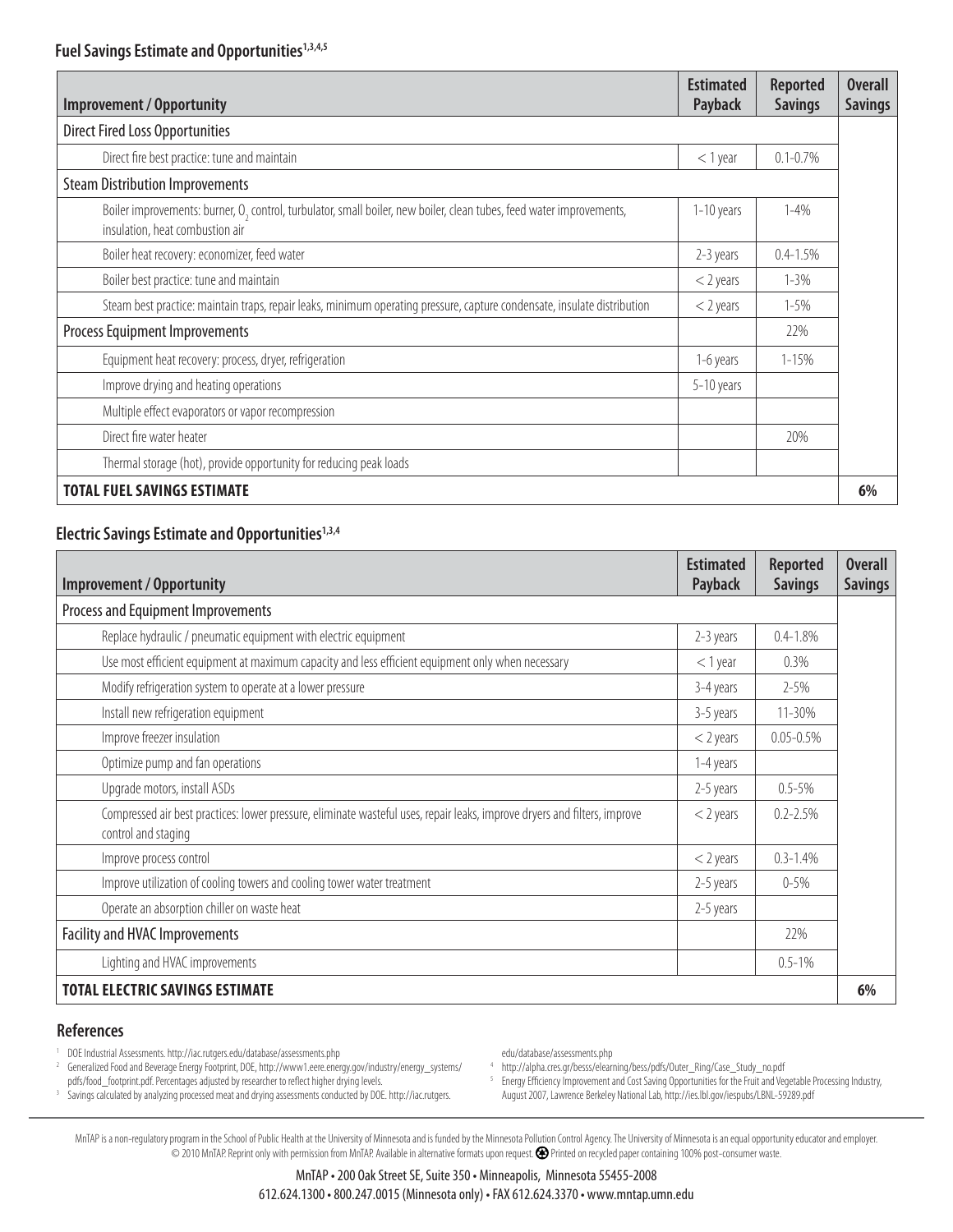## **Snack Chip Production**

### **Sub-sector Description**

Facilities that manufacture potato chips, corn chips, and similar snacks are included in this sub-sector.

| <b>Facility Type</b>          | <b>SIC</b> | <b>NAICS</b> |
|-------------------------------|------------|--------------|
| - Potato and Corn Snack Foods | 2096       | 311919       |

### **Process Information**



### **Benchmarks**

The following thermal and/or electrical benchmarks were derived from facility-specific energy use, employee numbers, and area data for the facilities that MnTAP analyzed. These benchmarks can be used to predict how efficient your facility is in comparison to peer facilities. If your facility's energy use is less efficient than your peers, there may be energy conservation opportunities available. The benchmarks included have been tested for reliability; however, they should be used with some caution. For more information on the benchmarking study including how to use the benchmarks, view the report Web pages at http://www.mntap.umn.edu/resources/DOC/index.html.

|                 | <b>Most efficient</b><br>25% | <b>More efficient</b><br>25% | Less efficient<br>25% | <b>Least efficient</b><br>25% |
|-----------------|------------------------------|------------------------------|-----------------------|-------------------------------|
| kWh/square feet | < 77                         | $77 - 44$                    | 44 - 72               | > 72                          |
| kWh/employee    | < 6.010                      | $6.010 - 11.768$             | 11,768 - 23,043       | > 23,043                      |

### **Energy Use Footprints**





nmesota<br>:chnical Assis Technical Assistance Program .<br>Tochnical / Technical Assistance Program

**UNIVERSITY OF MINNESOTA** 

5%

# **Energy Use1** Fuel Use 85% Electrical Use 15%

### **Savings Potential**

Opportunities and technologies for energy conservation were identified for facilities within this sub-sector. Industry case studies and reports of implementation were used to determine what opportunities may be available and achievable savings from those opportunities. However, additional energy conservation measures may apply to your facility. The tables on Page 2 of this summary reflect a number of energy conservation measures available for this sub-sector.

**Estimated Electric Savings: 8%**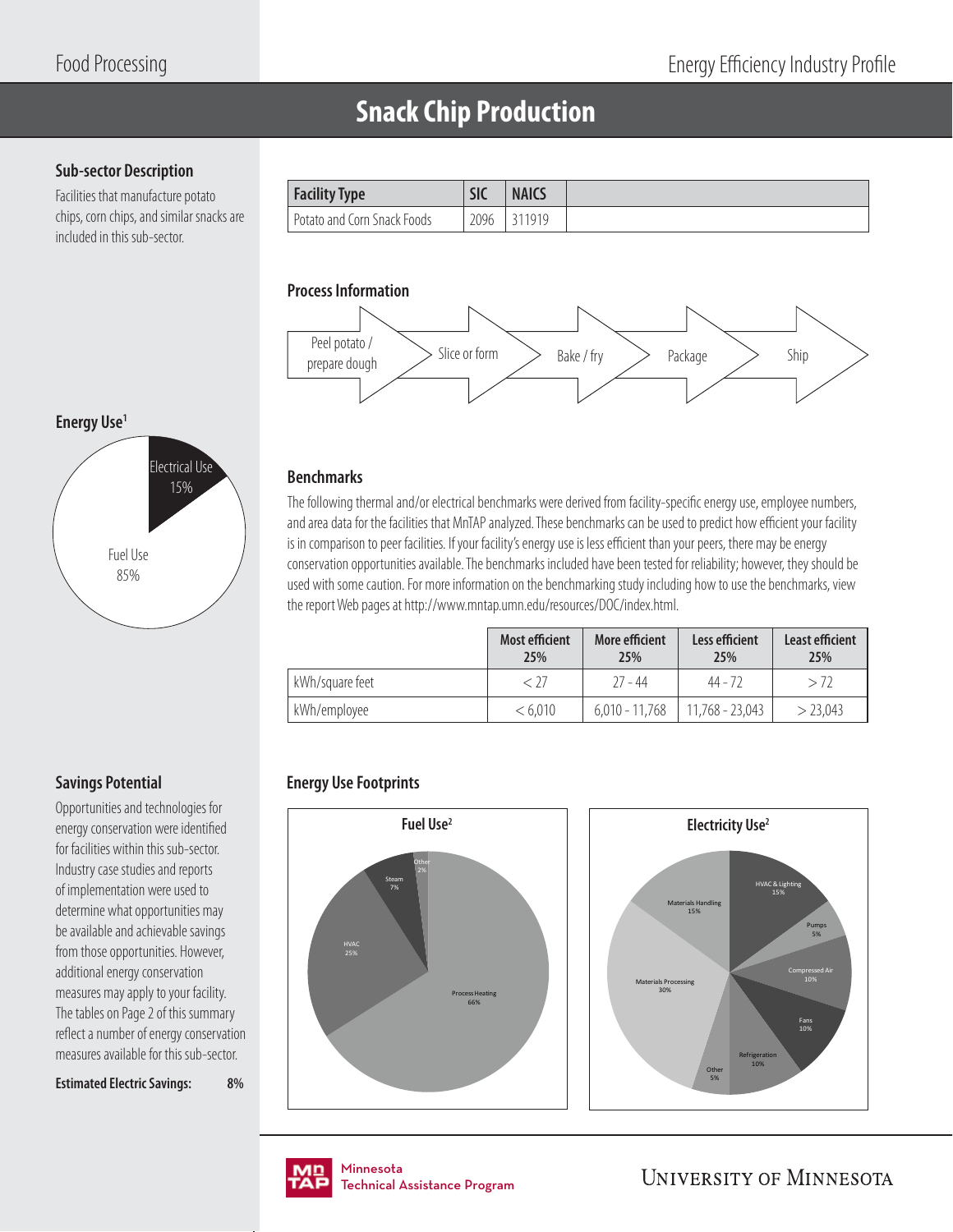MnTAP researched and analyzed this sub-sector for an electric utility. Therefore, fuel savings opportunities and an estimate of potential savings were not identified as part of MnTAP's industrial energy efficiency study.

### **Electric Savings Estimate and Opportunities**

| <b>Improvement / Opportunity</b>                                                                                                          | <b>Estimated</b><br>Payback | <b>Reported</b><br><b>Savings</b> | <b>Overall</b><br><b>Savings</b> |
|-------------------------------------------------------------------------------------------------------------------------------------------|-----------------------------|-----------------------------------|----------------------------------|
| Process Improvements and Optimization                                                                                                     |                             |                                   |                                  |
| Best Practices: compressed air (fix leaks, lower pressure, use cool air, eliminate inappropriate uses, use blowers <sup>3)</sup>          | $<$ 1 year                  | $0 - 6\%$                         |                                  |
| Best Practices: motors (replacement plan, preventive maintenance)                                                                         |                             |                                   |                                  |
| Best Practices: process equipment (shut off, optimize settings)                                                                           |                             |                                   |                                  |
| Compressed air (upgrade, better sequence/control, heat recovery, replace inefficient uses)                                                |                             |                                   |                                  |
| Motor opportunities (upgrade motors & belts, ASD) <sup>4</sup>                                                                            | 1 year                      | $0 - 14%$                         |                                  |
| Process equipment opportunities (improve controls, change product design, change process, upgrade equipment) <sup>5</sup>                 |                             |                                   |                                  |
| Lean Manufacturing (reduce material transport, reduce the length of transport, just enough processing, just enough heating<br>or cooling) |                             |                                   |                                  |
| <b>Facility Improvements</b>                                                                                                              |                             |                                   |                                  |
| HVAC (close building openings/leaks, reduce heated space, reduce temperature, upgrade equip, upgrade controls)                            | $<$ 1 year                  | $0 - 1\%$                         |                                  |
| Lighting (upgrade, use controls occupancy, light)                                                                                         | $<$ 1 year                  | $0 - 8\%$                         |                                  |
| <b>TOTAL ELECTRIC SAVINGS ESTIMATE</b>                                                                                                    |                             |                                   | 8%                               |

#### **References**

- 1 DOE Industrial Assessments. http://iac.rutgers.edu/database/assessments.php
- 2 Generalized Food and Beverage Energy Footprint, DOE, http://www1.eere.energy.gov/industry/energy\_systems/ pdfs/food\_footprint.pdf. Electrical adjusted to increase fans, reduce pumps, eliminate refrigeration, reduce cooling. Gas adjusted for space heating using other data.
- 3 Energy Savings for a Bread Plant, www.baseco.com/casestudies/Bread Plant.pdf
- 4 Energy Savings for a Cheese Plant, www.baseco.com/casestudies/Dairy Product.pdf
- 5 www.foodprocessing.com/articles/2007/012.html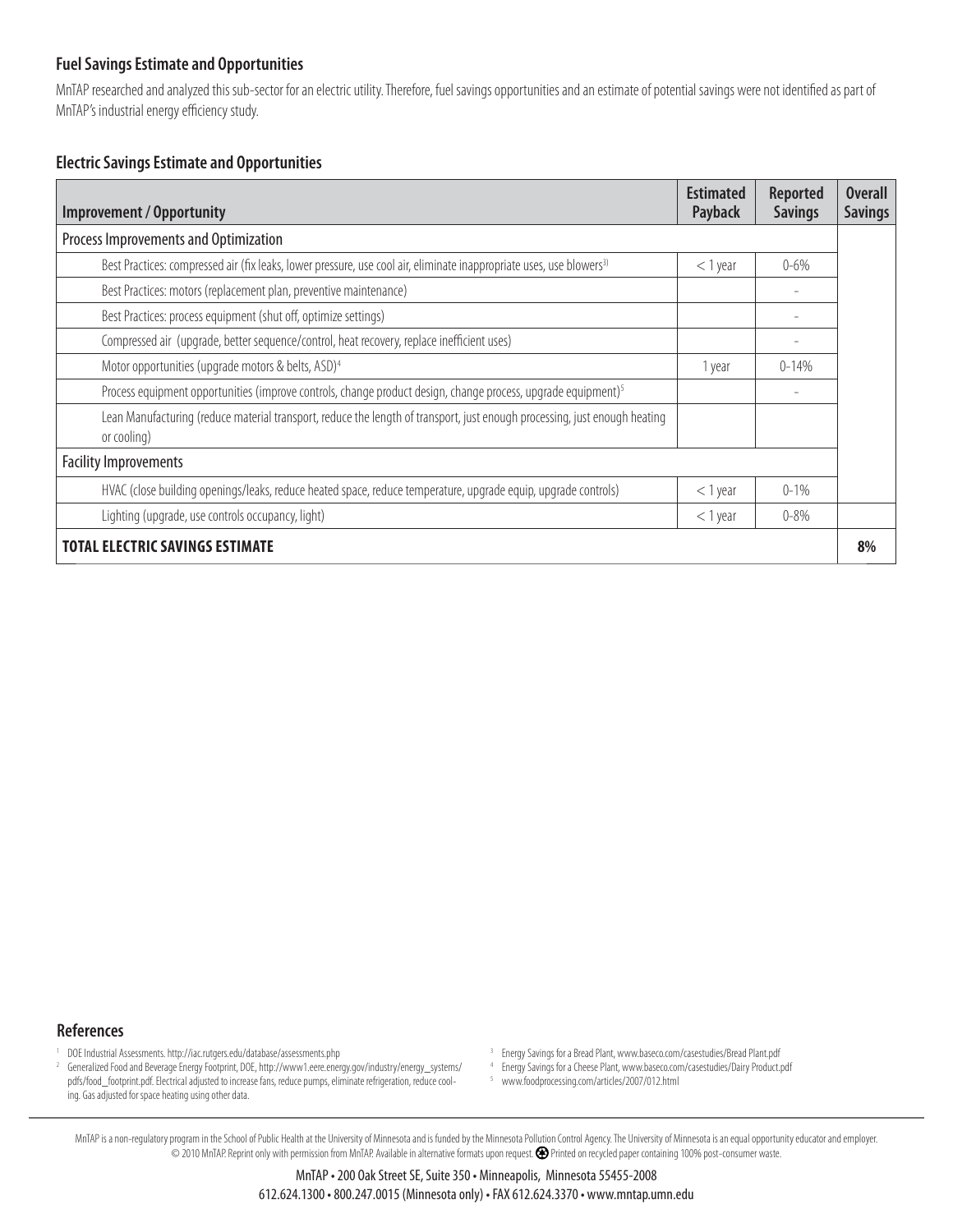## **Poultry Processing**

### **Sub-sector Description**

**Energy Use1**

In the poultry processing sub-sector, facilities slaughter poultry and/or prepare processed poultry by-products.

| <b>Facility Type</b> | <b>SIC</b> | <b>NAICS</b> |
|----------------------|------------|--------------|
| Poultry Processing   | 201        | 1615         |

### **Process Information**



### **Benchmarks**

The following thermal and/or electrical benchmarks were derived from facility-specific energy use, employee numbers, and area data for the facilities that MnTAP analyzed. These benchmarks can be used to predict how efficient your facility is in comparison to peer facilities. If your facility's energy use is less efficient than your peers, there may be energy conservation opportunities available. The benchmarks included have been tested for reliability; however, they should be used with some caution. For more information on the benchmarking study including how to use the benchmarks, view the report Web pages at http://www.mntap.umn.edu/resources/DOC/index.html.

|              | <b>Most efficient</b> | More efficient  | Less efficient  | Least efficient |
|--------------|-----------------------|-----------------|-----------------|-----------------|
|              | 25%                   | 25%             | 25%             | 25%             |
| kWh/employee | <i>&lt;</i> 22.934    | 22,934 - 42,222 | 42,222 - 77,732 | > 77.732        |

### **Energy Use Footprints**





# Fuel Use 60% Electrical Use 40%

### **Savings Potential**

Opportunities and technologies for energy conservation were identified for facilities within this sub-sector. Industry case studies and reports of implementation were used to determine what opportunities may be available and achievable savings from those opportunities. However, additional energy conservation measures may apply to your facility. The tables on Page 2 of this summary reflect a number of energy conservation measures available for this sub-sector.

| <b>Estimated Fuel Savings:</b>     | 11% |
|------------------------------------|-----|
| <b>Estimated Electric Savings:</b> | 15% |

nmesota<br>:chnical Assis Technical Assistance Program .<br>Tochnical / Technical Assistance Program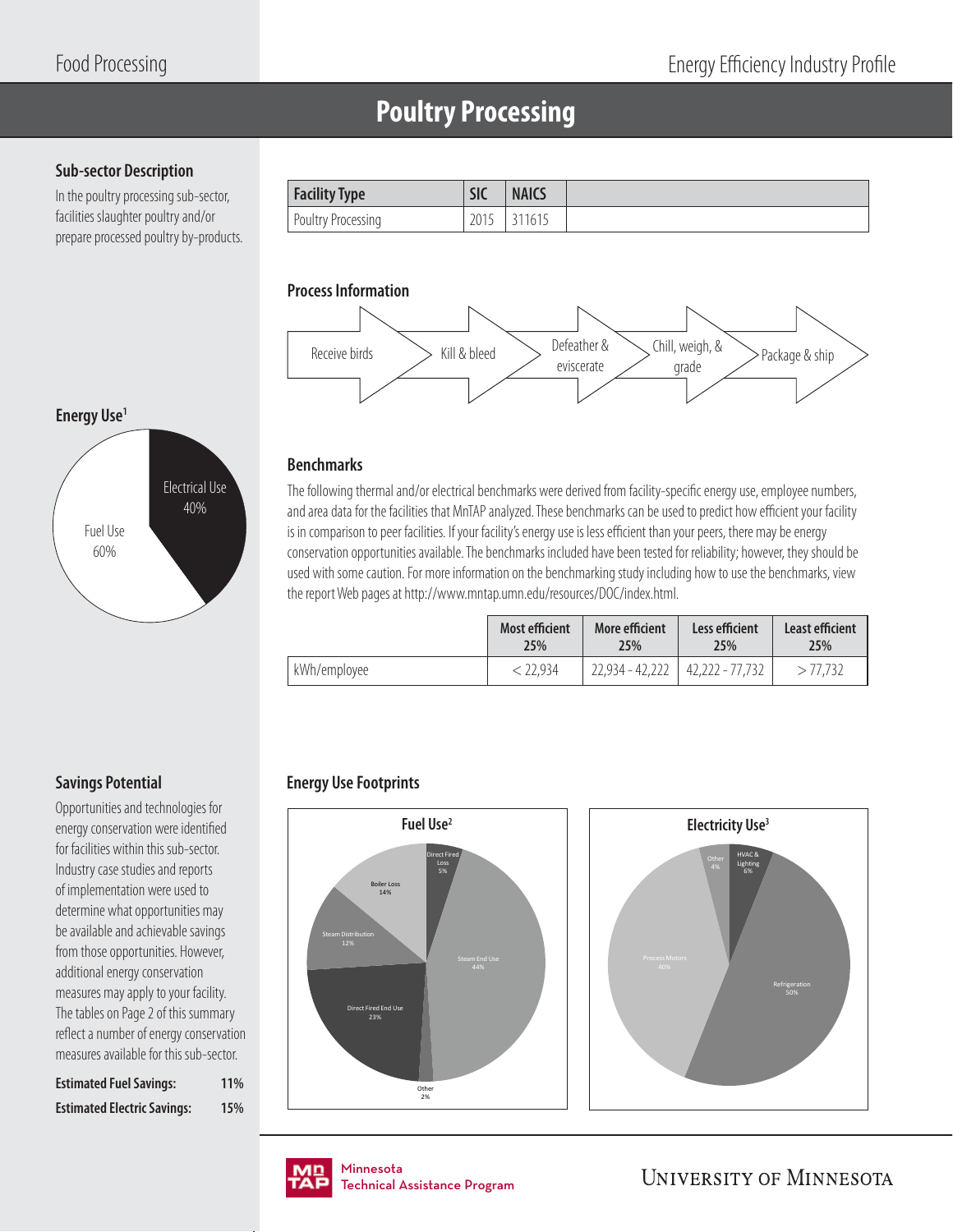| Improvement / Opportunity                                                                                                              | <b>Estimated</b><br>Payback | <b>Reported</b><br><b>Savings</b> | <b>Overall</b><br><b>Savings</b> |
|----------------------------------------------------------------------------------------------------------------------------------------|-----------------------------|-----------------------------------|----------------------------------|
| Process Improvements and Optimization                                                                                                  |                             |                                   |                                  |
| Steam best practice: maintain traps, repair leaks, minimum operating pressure, capture condensate, insulate distribution<br>components | $<$ 2 years                 | $1 - 6\%$                         |                                  |
| Boiler opportunity: burner, O <sub>2</sub> control, turbulator, small boiler, clean tubes, feed water improvements                     | 1-10 years                  | $1 - 17%$                         |                                  |
| Boiler heat recovery: feed water, combustion air, process water, economizer                                                            | 2 years                     | $1 - 5%$                          |                                  |
| Boiler best practice: tune and maintain                                                                                                | $<$ 2 years                 | $0.1 - 1\%$                       |                                  |
| Heat recovery from process equipment: hot water tanks/overflow and refrigeration                                                       | 1-6 years                   | $1 - 16%$                         |                                  |
| Dry/blow-off surface water before browning                                                                                             |                             | $0.1 - 0.2\%$                     |                                  |
| Equipment best practice: insulate and maintain                                                                                         | $<$ 2 years                 | $0.5 - 2\%$                       |                                  |
| Improved process equipment: direct-fired water heater                                                                                  |                             | $3 - 10\%$                        |                                  |
| <b>TOTAL FUEL SAVINGS ESTIMATE</b>                                                                                                     |                             |                                   | 11%                              |

### **Electric Savings Estimate and Opportunities**

| <b>Improvement / Opportunity</b>                                                                                                                                                                                                                 | <b>Estimated</b><br><b>Payback</b> | <b>Reported</b><br><b>Savings</b> | <b>Overall</b><br><b>Savings</b> |
|--------------------------------------------------------------------------------------------------------------------------------------------------------------------------------------------------------------------------------------------------|------------------------------------|-----------------------------------|----------------------------------|
| Process Improvements and Optimization                                                                                                                                                                                                            |                                    |                                   |                                  |
| Best Practices: cooling refrigeration (clean condenser, optimize temps, avoid frost)                                                                                                                                                             | $<$ 1 year                         | $0.5 - 9\%$                       |                                  |
| Best Practices: compressed air (fix leaks, lower pressure, use cool air, eliminate inappropriate uses)                                                                                                                                           | $<$ 1 year                         | $0.2 - 3\%$                       |                                  |
| Best Practices: motors (replacement plan, preventive maintenance)                                                                                                                                                                                | 1-2 years                          | $0.3\%$                           |                                  |
| Best Practices: process equipment (shut off, optimize settings)                                                                                                                                                                                  | 1 year                             | $0 - 6\%$                         |                                  |
| Cooling & refrigeration opportunities (upgrade, recover heat, reduce floating head pressure, increase suction pressure<br>setpoint, improve compressor sequencing, use ASDs, use ammonia sub-cooling, insulate, recover heat) <sup>4,5,6,7</sup> | 2 years                            | $0.5 - 21%$                       |                                  |
| Compressed air and vacuums (upgrade, better sequence/control, heat recovery, replace inefficient uses)                                                                                                                                           | 3 years                            | $0 - 0.2%$                        |                                  |
| Motor opportunities (upgrade motors & belts, ASD) <sup>8</sup>                                                                                                                                                                                   | 3-4 years                          | $0.2 - 14%$                       |                                  |
| Process equipment opportunities (improve controls, change product design, change process, optimize pumps and fans) <sup>9</sup>                                                                                                                  | $<$ 1 year                         | $0.3 - 8\%$                       |                                  |
| Lean Manufacturing (reduce material transport, just enough processing, just enough heating or cooling)                                                                                                                                           |                                    |                                   |                                  |
| <b>Facility Improvements</b>                                                                                                                                                                                                                     |                                    |                                   |                                  |
| HVAC (close building openings/leaks, reduce heated space, reduce T, upgrade equip, upgrade controls)                                                                                                                                             | 1 year                             | $0 - 2.5%$                        |                                  |
| Lighting (upgrade, use controls (occupancy, light)                                                                                                                                                                                               | 1-2 years                          | $0.2 - 5\%$                       |                                  |
| <b>TOTAL ELECTRIC SAVINGS ESTIMATE</b>                                                                                                                                                                                                           |                                    |                                   | 15%                              |

#### **References**

- 1 DOE Industrial Assessments. http://iac.rutgers.edu/database/assessments.php
- <sup>2</sup> Generalized Food and Beverage Energy Footprint (modified). DOE. http://www1.eere.energy.gov/industry/ energy\_systems/pdfs/food\_footprint.pdf
- 3 Poultry Industry Energy Uses. Tri-State Generation and Transmission Association. http://tristate.apogee.net/et/ ezifpeu.asp
- 4 Focus on Energy, Dairy Processing Best Practices Guidebook, 2006 pp16
- 5 Focus on Energy, Dairy Processing Best Practices Guidebook, 2006 pp 30
- 6 Focus on Energy, Dairy Processing Best Practices Guidebook, 2006 pp 31-35
- 7 Energy Savings for a Frozen Food Processing Plant, www.baseco.com/casestudies/Frozen Food Processing.pdf
- 8 Energy Savings for a Cheese Plant, www.baseco.com/casestudies/Dairy Product.pdf
- 9 www.foodprocessing.com/articles/2007/012.html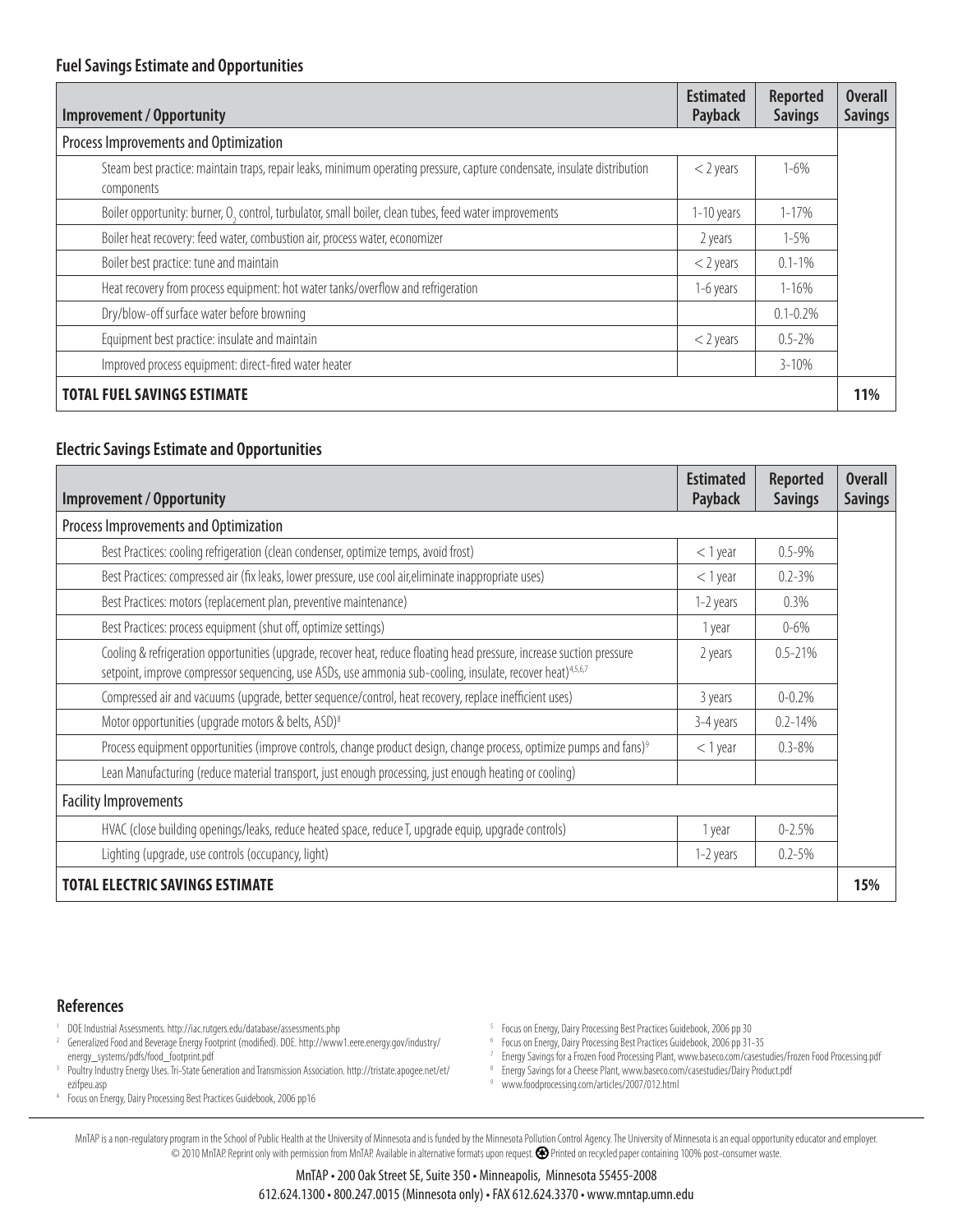### **Meat Processing**

### **Sub-sector Description**

This sub-sector includes two types of facilities: those that slaughter large animals and process raw cuts of meat to be sold or to be used on the same premises and those that purchase meat and further process it into products.

| <b>Facility Type</b>          | <b>SIC</b> | <b>NAICS</b>    | Facility Type                   | <b>SIC</b> | <b>NAICS</b>  |
|-------------------------------|------------|-----------------|---------------------------------|------------|---------------|
| Meat (non-Poultry) Processing |            | $2011$   311611 | Meat Processing (non-slaughter) |            | 2013   311612 |

### **Process Information**



### **Benchmarks**

The following thermal and/or electrical benchmarks were derived from facility-specific energy use, employee numbers, and area data for the facilities that MnTAP analyzed. These benchmarks can be used to predict how efficient your facility is in comparison to peer facilities. If your facility's energy use is less efficient than your peers, there may be energy conservation opportunities available. The benchmarks included have been tested for reliability; however, they should be used with some caution. For more information on the benchmarking study including how to use the benchmarks, view the report Web pages at http://www.mntap.umn.edu/resources/DOC/index.html.

|              | <b>Most efficient</b> | More efficient                      | Less efficient | Least efficient |
|--------------|-----------------------|-------------------------------------|----------------|-----------------|
|              | 25%                   | 25%                                 | 25%            | 25%             |
| kWh/employee | 23.037                | $23,037 - 33,052$   33,052 - 47,422 |                | > 47.422        |

### **Energy Use Footprints**





# Fuel Use 59% Electrical Use 41%

### **Savings Potential**

**Energy Use1**

Opportunities and technologies for energy conservation were identified for facilities within this sub-sector. Industry case studies and reports of implementation were used to determine what opportunities may be available and achievable savings from those opportunities. However, additional energy conservation measures may apply to your facility. The tables on Page 2 of this summary reflect a number of energy conservation measures available for this sub-sector.

| <b>Estimated Fuel Savings:</b>     | 7%  |
|------------------------------------|-----|
| <b>Estimated Electric Savings:</b> | 15% |

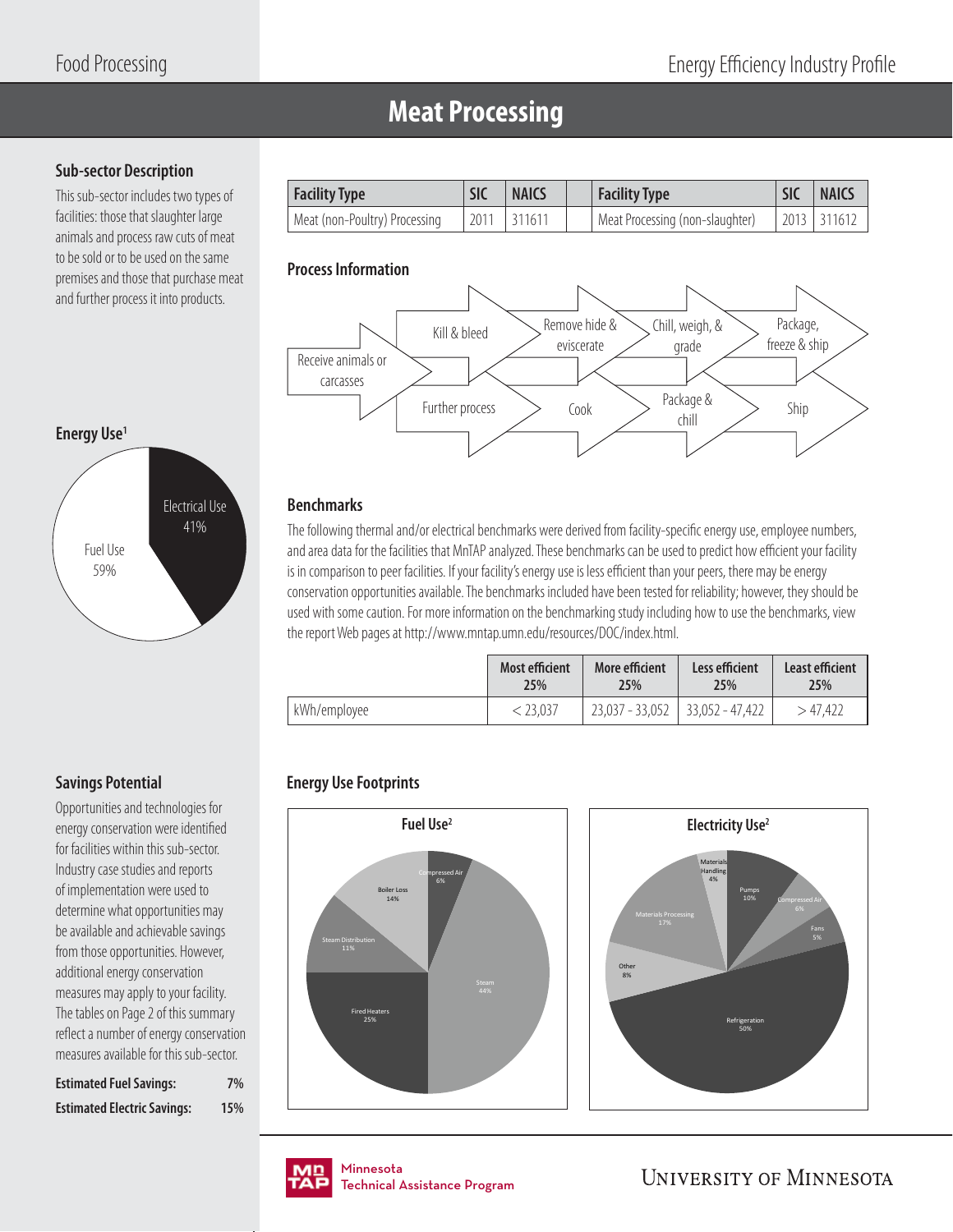| <b>Improvement / Opportunity</b>                                                                                                                       | <b>Estimated</b><br>Payback | <b>Reported</b><br><b>Savings</b> | <b>Overall</b><br><b>Savings</b> |
|--------------------------------------------------------------------------------------------------------------------------------------------------------|-----------------------------|-----------------------------------|----------------------------------|
| Process Improvements and Optimization                                                                                                                  |                             |                                   |                                  |
| Steam best practice: maintain traps, repair leaks, minimum operating pressure, capture condensate, insulate distribution<br>components                 | 1-2 years                   | $0.5 - 5\%$                       |                                  |
| Boiler opportunity: burner, O, control, turbulator, small boiler, clean tubes, feed water improvements, insulation, new boiler,<br>heat combustion air | 1-10 years                  | $0.5 - 10%$                       |                                  |
| Boiler heat recovery: feed water, economizer, blowdown                                                                                                 | 2 years                     | $0.1 - 1\%$                       |                                  |
| Boiler best practice: tune and maintain                                                                                                                | $<$ 2 years                 | $0.1 - 0.5\%$                     |                                  |
| Direct fire best practice: tune and maintain                                                                                                           | $<$ 1 year                  | $0.1 - 0.5\%$                     |                                  |
| Improve retort insulation                                                                                                                              | $<$ 2 years                 | $0.1 - 0.7\%$                     |                                  |
| Equipment best practices: insulate and maintain                                                                                                        | $<$ 2 years                 | $0.5 - 2\%$                       |                                  |
| Direct-fired water heaters                                                                                                                             | $<$ 2 years                 | $3 - 10\%$                        |                                  |
| Heat recovery from process equipment or refrigeration                                                                                                  | 1-6 years                   | $0.5 - 2\%$                       |                                  |
| <b>TOTAL FUEL SAVINGS ESTIMATE</b>                                                                                                                     |                             |                                   | 7%                               |

### **Electric Savings Estimate and Opportunities**

| <b>Improvement / Opportunity</b>                                                                                                                                                                                                                 | <b>Estimated</b><br>Payback | <b>Reported</b><br><b>Savings</b> | <b>Overall</b><br><b>Savings</b> |
|--------------------------------------------------------------------------------------------------------------------------------------------------------------------------------------------------------------------------------------------------|-----------------------------|-----------------------------------|----------------------------------|
| Process Improvements and Optimization                                                                                                                                                                                                            |                             |                                   |                                  |
| Best Practices: cooling refrigeration (clean condenser, optimize temps, avoid frost)                                                                                                                                                             | $<$ 1 year                  | $0.5 - 9\%$                       |                                  |
| Best Practices: compressed air (fix leaks, lower pressure, use cool air, eliminate inappropriate uses)                                                                                                                                           | $<$ 1 year                  | $0.2 - 3\%$                       |                                  |
| Best Practices: motors (replacement plan, preventive maintenance)                                                                                                                                                                                | 1-2 years                   | 0.3%                              |                                  |
| Best Practices: process equipment (shut off, optimize settings)                                                                                                                                                                                  | 1 year                      | $0 - 6\%$                         |                                  |
| Cooling & refrigeration opportunities (upgrade, recover heat, reduce floating head pressure, increase suction pressure<br>setpoint, improve compressor sequencing, use ASDs, use ammonia sub-cooling, insulate, recover heat) <sup>4,5,6,7</sup> | 2 years                     | $0.5 - 21%$                       |                                  |
| Compressed air and vacuums (upgrade, better sequence/control, heat recovery, replace inefficient uses)                                                                                                                                           | 3 years                     | $0 - 0.2%$                        |                                  |
| Motor opportunities (upgrade motors & belts, ASD) <sup>8</sup>                                                                                                                                                                                   | 3-4 years                   | $0.2 - 14%$                       |                                  |
| Process equipment opportunities (improve controls, change product design, change process, upgrade equipment) <sup>9</sup>                                                                                                                        | $<$ 1 year                  | $0.3 - 8\%$                       |                                  |
| Lean Manufacturing (reduce material transport, reduce the length of transport, just enough processing, just enough heating<br>or cooling)                                                                                                        |                             |                                   |                                  |
| <b>Facility Improvements</b>                                                                                                                                                                                                                     |                             |                                   |                                  |
| HVAC (close building openings/leaks, reduce heated space, reduce T, upgrade equip, upgrade controls)                                                                                                                                             | 1 year                      | $0 - 2.5%$                        |                                  |
| Lighting (upgrade, use controls (occupancy, light)                                                                                                                                                                                               | 1-2 years                   | $0.2 - 5%$                        |                                  |
| <b>TOTAL ELECTRIC SAVINGS ESTIMATE</b>                                                                                                                                                                                                           |                             |                                   | 15%                              |

### **References**

- 1 DOE Industrial Assessments. http://iac.rutgers.edu/database/assessments.php
- 2 Generalized Food and Beverage Energy Footprint (modified). DOE. http://www1.eere.energy.gov/industry/ energy\_systems/pdfs/food\_footprint.pdf 3
- <sup>3</sup> http://alpha.cres.gr/besss/elearning/bess/pdfs/Outer\_Ring/Case\_Study\_no.pdf<br><sup>4</sup> Focus on Energy. Dairy Processing Best Practices Guidebook. 2006 pp16 4 Focus on Energy, Dairy Processing Best Practices Guidebook, 2006 pp16
- 5 Focus on Energy, Dairy Processing Best Practices Guidebook, 2006 pp 30
- 6 Focus on Energy, Dairy Processing Best Practices Guidebook, 2006 pp 31-35
- 7 Energy Savings for a Frozen Food Processing Plant, www.baseco.com/casestudies/Frozen Food Processing.pdf
- 8 Energy Savings for a Cheese Plant, www.baseco.com/casestudies/Dairy Product.pdf
- 9 www.foodprocessing.com/articles/2007/012.html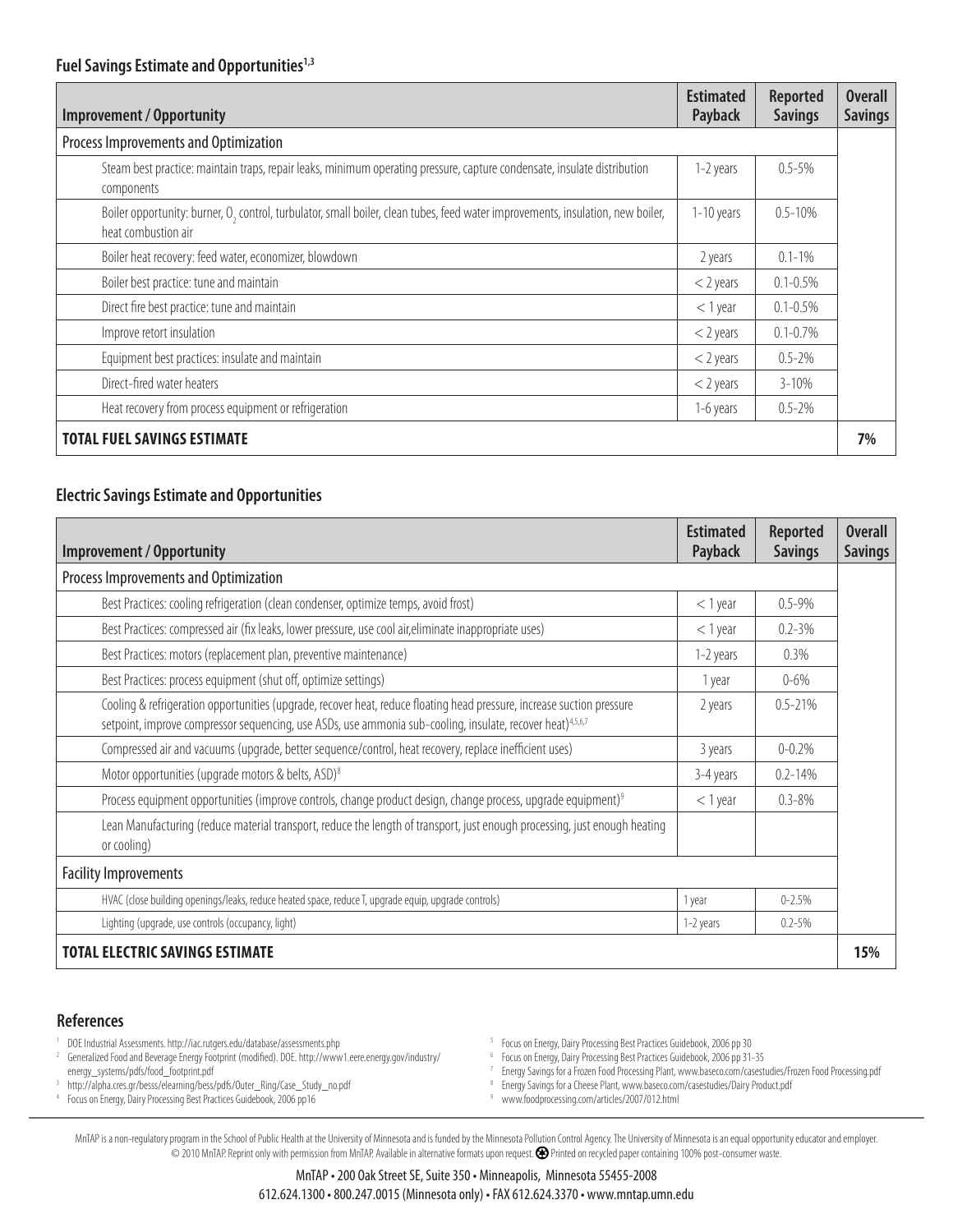### **Rendering**

### **Sub-sector Description**

Rendering operations process meat and animal by-products from meat processing and some food service operations to create protein meal, blood meal, bone meal, and oil products that are used for animal feed, fertilizer, and are used for animal reed, reculter, and<br>cooking.

| <b>Facility Type</b> | <b>SIC</b> | <b>NAICS</b> |
|----------------------|------------|--------------|
| Rendering            | 2077       | 311613       |



### **Energy Use1**



### **Savings Potential**

Opportunities and technologies for energy conservation were identified for facilities within this sub-sector. Industry case studies and reports of implementation were used to determine what opportunities may be available and achievable savings from those opportunities. However, additional energy conservation measures may apply to your facility. The tables on Page 2 of this summary reflect a number of energy conservation measures available for this sub-sector.

| <b>Estimated Fuel Savings:</b>     | 15% |
|------------------------------------|-----|
| <b>Estimated Electric Savings:</b> | 7%  |

### **Benchmarks**

Thermal and electrical benchmarks were unable to be reliably derived from facility-specific energy use, sales, employee numbers, and area data. For more information about the benchmarking study that MnTAP conducted and how to determine if your facility may have energy efficiency opportunities remaining, view the report Web pages at http://www.mntap.umn.edu/resources/DOC/index.html.

### **Energy Use Footprints**





nmesota<br>:chnical Assis Technical Assistance Program .<br>Tochnical / Technical Assistance Program

**UNIVERSITY OF MINNESOTA** 

Compressed Air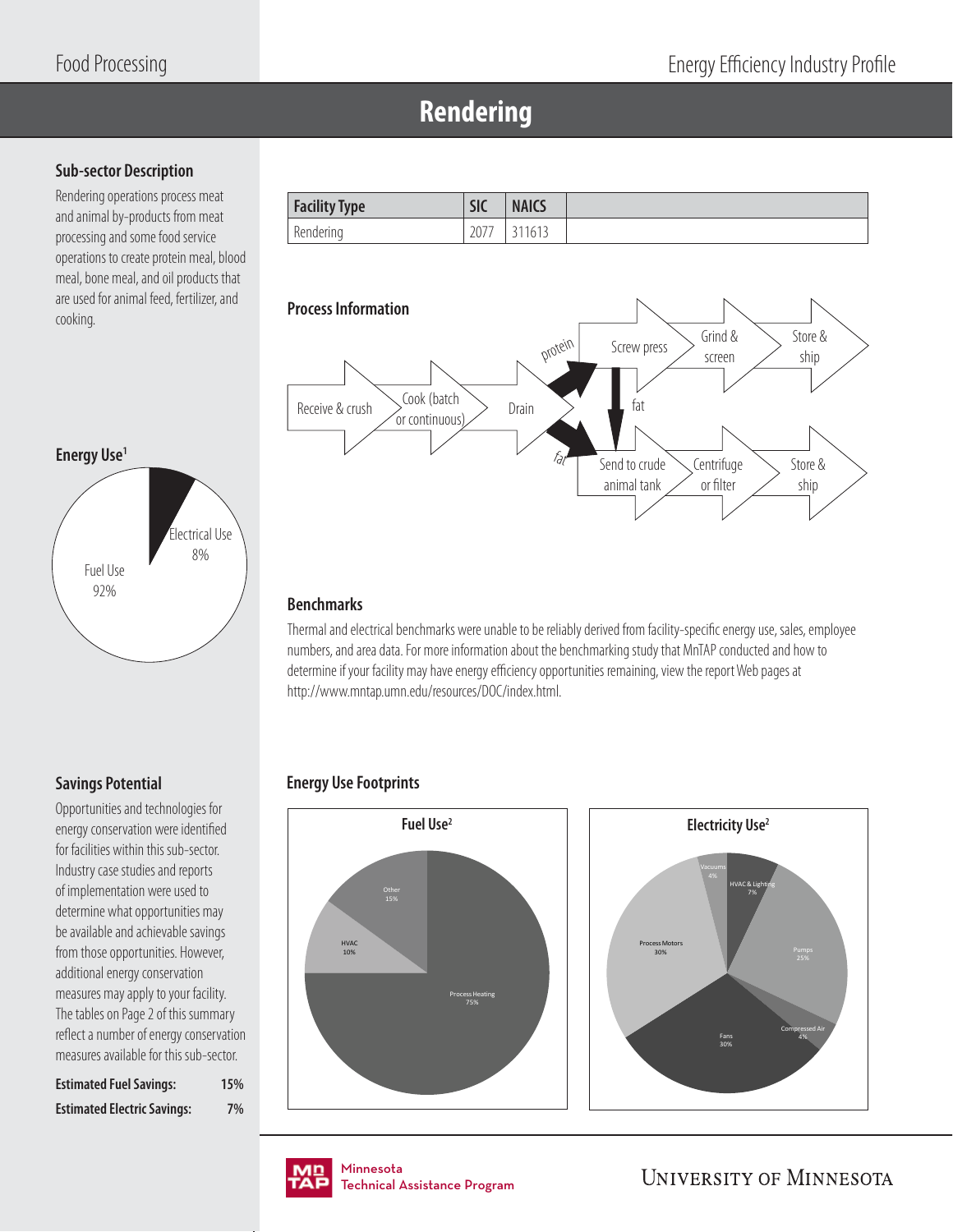| <b>Improvement / Opportunity</b>                                                                                                                                                  | <b>Estimated</b><br>Payback | <b>Reported</b><br><b>Savings</b> | <b>Overall</b><br><b>Savings</b> |
|-----------------------------------------------------------------------------------------------------------------------------------------------------------------------------------|-----------------------------|-----------------------------------|----------------------------------|
| Process Improvements and Optimization                                                                                                                                             |                             |                                   |                                  |
| Steam best practices: insulate steam/hot water lines and bare equipment and repair steam traps/eliminate leaks <sup>3,4</sup>                                                     | $<$ 2 years                 | $1 - 2\%$                         |                                  |
| Process heat recovery: recover waste heat from cookers or evaporators <sup>2,5</sup>                                                                                              | 1-6 years                   | $1 - 5%$                          |                                  |
| Heat recovery via adsorption cooling <sup>6</sup>                                                                                                                                 |                             |                                   |                                  |
| Implement boiler best practices                                                                                                                                                   |                             | $1 - 2\%$                         |                                  |
| Implement process equipment best practices <sup>2</sup>                                                                                                                           |                             | $0.5 - 1\%$                       |                                  |
| Improved de-watering before drying                                                                                                                                                |                             |                                   |                                  |
| Replace recuperative with regenerative thermal oxidizer                                                                                                                           | 2-5 years                   | $9 - 13%$                         |                                  |
| Replace regenerative thermal oxidizer with catalytic regenerative thermal oxidizer                                                                                                | $<$ 1 year                  | $2 - 6\%$                         |                                  |
| Boiler heat recovery: economizer, feed water, combustion air, process water <sup>6</sup>                                                                                          | 2 years                     | $0.5 - 5.6%$                      |                                  |
| Implement boiler opportunities: improved burners, O, control, turbulator, small boiler, new boiler, minimize boiler<br>blowdown with better wash treatment, insulate <sup>6</sup> | 1-10 years                  | $1 - 26\%$                        |                                  |
| <b>TOTAL FUEL SAVINGS ESTIMATE</b>                                                                                                                                                |                             |                                   | 15%                              |

### **Electric Savings Estimate and Opportunities**

| <b>Improvement / Opportunity</b>                                                                      | <b>Estimated</b><br>Payback | <b>Reported</b><br><b>Savings</b> | <b>Overall</b><br><b>Savings</b> |
|-------------------------------------------------------------------------------------------------------|-----------------------------|-----------------------------------|----------------------------------|
| Process Improvements and Optimization                                                                 |                             |                                   |                                  |
| Compressed air best practices: fix leaks, lower pressure, use cool air, eliminate inappropriate uses  | $<$ 1 year                  | $0.3 - 0.5%$                      |                                  |
| Upgrade, better sequence/control, heat recovery, replace inefficient uses                             | 3 years                     | $0.5 - 1.5%$                      |                                  |
| Motors best practices: replacement plan, preventive maintenance                                       | $<$ 2 years                 | $0 - 0.3%$                        |                                  |
| Upgrade motors & belts, ASD                                                                           | 3 years                     | $0.2 - 14%$                       |                                  |
| Use cog belts or efficient transmissions                                                              |                             | $0.1 - 5\%$                       |                                  |
| Install ASDs on fans or pumps, boiler combustion blowers, and HVAC chilled water pumps                |                             | $0.1 - 6.7\%$                     |                                  |
| Process equipment best practices: shut off, optimize settings                                         | 1 year                      | $0 - 6\%$                         |                                  |
| Improve controls, change product design, change process, upgrade equipment<br>$<$ 1 year              |                             | $0.3 - 8\%$                       |                                  |
| Pump and fan optimization                                                                             |                             |                                   |                                  |
| Lean Manufacturing: reduce material transport, just enough processing, just enough heating or cooling |                             |                                   |                                  |
| <b>Facility Improvements</b>                                                                          |                             |                                   |                                  |
| HVAC: close building openings/leaks, reduce heated space, reduce T, upgrade equip, upgrade controls   | 1 year                      | $0 - 2.5%$                        |                                  |
| Lighting: upgrade, use controls (occupancy, light)                                                    | 1-2 years                   | $0.1 - 1\%$                       |                                  |
| <b>TOTAL ELECTRIC SAVINGS ESTIMATE</b>                                                                |                             |                                   | 7%                               |

#### **References**

- 1 DOE Industrial Assessments. http://iac.rutgers.edu/database/assessments.php
- 2 Best Available Techniques in the Slaughterhouses and Animal By-products Industries, May 2005. European Commission.
- 3 Average of energy savings from 2 IAC studies. http://iac.rutgers.edu/database/assessments.php. (Ruiz-Avila study, IAC LT0046)
- 4 2 IAC studies. http://iac.rutgers.edu/database/assessments.php. (MIRINZ and Ruiz-Avila study; IAC SD0147 and WV0277)
- <sup>5</sup> Meat Research Corp, Australian Meat Technology; Nat Resources Canada
- <sup>6</sup> Energy Efficiency Improvement and Cost Saving Opportunities for the Fruit and Vegetable Processing Industry, August 2007, Lawrence Berkeley National Lab, http://ies.lbl.gov/iespubs/LBNL-59289.pdf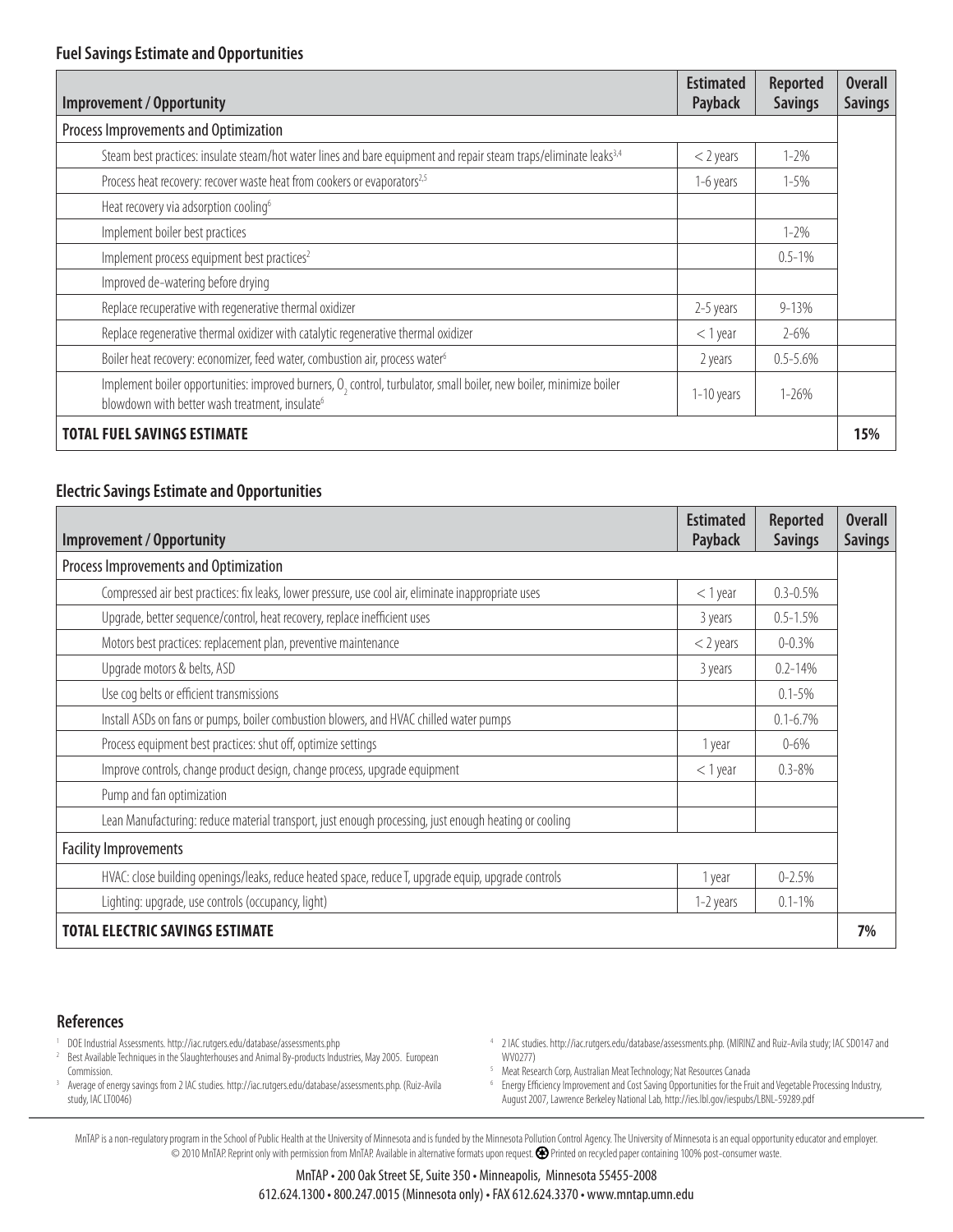### **Soybean Processing**

### **Sub-sector Description**

Facilities in this sub-sector crush soybeans to produce soybean oil, soybean cake and meal, and soybean protein isolates and concentrates.

| <b>Facility Type</b> | <b>SIC</b> | <b>NAICS</b> |
|----------------------|------------|--------------|
| Soybean Processing   | 2075       |              |

### **Process Information**



### **Energy Use1**



### **Savings Potential**

Opportunities and technologies for energy conservation were identified for facilities within this sub-sector. Industry case studies and reports of implementation were used to determine what opportunities may be available and achievable savings from those opportunities. However, additional energy conservation measures may apply to your facility. The tables on Page 2 of this summary reflect a number of energy conservation measures available for this sub-sector.

| <b>Estimated Fuel Savings:</b>     | 6% |
|------------------------------------|----|
| <b>Estimated Electric Savings:</b> | 5% |

### **Benchmarks**

Thermal and electrical benchmarks were unable to be reliably derived from facility-specific energy use, sales, employee numbers, and area data. For more information about the benchmarking study that MnTAP conducted and how to determine if your facility may have energy efficiency opportunities remaining, view the report Web pages at http://www.mntap.umn.edu/resources/DOC/index.html.

### **Energy Use Footprints**





Minnesota Minnesota Technical Assistance Program Technical Assistance Program

**UNIVERSITY OF MINNESOTA** 

Bean Drying 24%

Cracking 6%

Bean Cleaning 6% Hull Grinding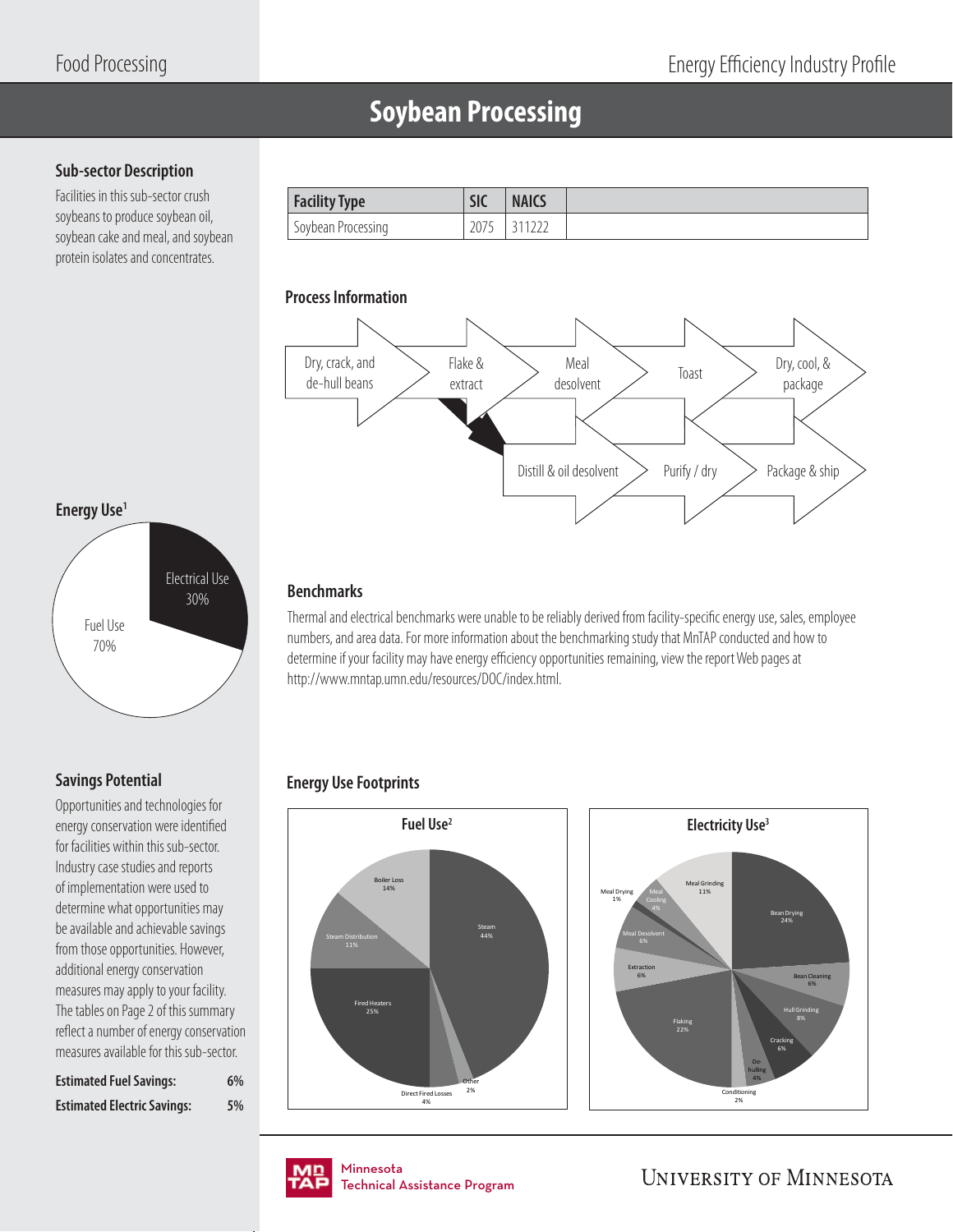| <b>Improvement / Opportunity</b>                                                                                                                    | <b>Estimated</b><br>Payback | <b>Reported</b><br><b>Savings</b> | <b>Overall</b><br><b>Savings</b> |
|-----------------------------------------------------------------------------------------------------------------------------------------------------|-----------------------------|-----------------------------------|----------------------------------|
| Process Improvements and Optimization                                                                                                               |                             |                                   |                                  |
| Steam best practice: maintain traps, repair leaks, minimum operating pressure, capture condensate, insulate distribution<br>components <sup>4</sup> | $<$ 2 years                 | $0.3 - 2\%$                       |                                  |
| Boiler heat recovery: feed water, combustion air, process water, economizer <sup>5</sup>                                                            | 2 years                     | $0.5 - 2\%$                       |                                  |
| Boiler best practice: tune and maintain <sup>4</sup>                                                                                                | $<$ 2 years                 | $0.1 - 1.3\%$                     |                                  |
| Recirculate dryer cooling and drying air <sup>6</sup>                                                                                               |                             | $1 - 5\%$                         |                                  |
| Improved process equipment                                                                                                                          |                             | $0.5 - 4\%$                       |                                  |
| Upgrade dryer and add automated controls7                                                                                                           |                             | $0.5 - 2\%$                       |                                  |
| Microwave feed drying <sup>8</sup>                                                                                                                  |                             | $2 - 5\%$                         |                                  |
| Routine maintenance on drying equipment <sup>7</sup>                                                                                                |                             | $0.5 - 1\%$                       |                                  |
| Insulate and maintain equipment                                                                                                                     | $<$ 3 years                 | $0.2 - 1\%$                       |                                  |
| Direct fired opportunities: burner upgrade, insulate, direct fired water heating, preheat drying air with dryer exhaust <sup>1</sup>                | 1-4 years                   | $0.5 - 10%$                       |                                  |
| <b>TOTAL FUEL SAVINGS ESTIMATE</b>                                                                                                                  |                             |                                   | 6%                               |

### **Electric Savings Estimate and Opportunities**

| <b>Improvement / Opportunity</b>                                                                             | <b>Estimated</b><br>Payback | Reported<br><b>Savings</b> | <b>Overall</b><br><b>Savings</b> |
|--------------------------------------------------------------------------------------------------------------|-----------------------------|----------------------------|----------------------------------|
| Process Improvements and Optimization                                                                        |                             |                            |                                  |
| Best Practices: compressed air (fix leaks, lower pressure, use cool air, eliminate inappropriate uses)       | $<$ 1 year                  | $0.1 - 1.2%$               |                                  |
| Best Practices: motors (replacement plan, preventive maintenance)                                            |                             |                            |                                  |
| Best Practices: process equipment (shut off, optimize settings)                                              |                             |                            |                                  |
| Motor opportunities (upgrade motors & belts, ASD)                                                            | 1 year                      | $0.1 - 5\%$                |                                  |
| Install ASDs on boiler combustion blowers and HVAC chilled water pumps <sup>9</sup>                          |                             | $1.4 - 1.7\%$              |                                  |
| Process equipment opportunities (improve controls, change product design, change process, upgrade equipment) |                             |                            |                                  |
| Pump and fan optimization <sup>10</sup>                                                                      |                             |                            |                                  |
| Lean Manufacturing (reduce material transport, just enough processing, just enough heating or cooling)       |                             |                            |                                  |
| <b>Facility Improvements</b>                                                                                 |                             |                            |                                  |
| HVAC (close building openings/leaks, reduce heated space, reduce T, upgrade equip, upgrade controls)         | $<$ 1 year                  | 0.1%                       |                                  |
| Lighting (upgrade, use controls (occupancy, light)                                                           | $<$ 1 year                  | $0.0 - 0.8\%$              |                                  |
| <b>TOTAL ELECTRIC SAVINGS ESTIMATE</b>                                                                       |                             |                            | 5%                               |

#### **References**

- 1 1 DOE Industrial Assessments. http://iac.rutgers.edu/database/assessments.php<br>2 Generalized Food and Reverage Energy Footprint DOE http://www1eree.ener
- 2 Generalized Food and Beverage Energy Footprint, DOE, http://www1.eere.energy.gov/industry/energy\_systems/ pdfs/food\_footprint.pdf
- 3 LifeCycle Inventory of Biodiesel and Petroleum Diesel, NREL/SR-580-24089
- 4 Soy Assessments (calculated by KD); http://iac.rutgers.edu/database/assessments.php; DOE
- <sup>5</sup> Energy Efficiency Improvement and Cost Saving Opportunities for the Fruit and Vegetable Processing Industry, August 2007, Lawrence Berkeley National Lab, http://ies.lbl.gov/iespubs/LBNL-59289.pdf
- <sup>6</sup> AE-701, Nov 1994, Dr. Kenneth J. Hellevang, PE. Extension Agricultural Engineer, NDSU
- <sup>7</sup> Strategies For Managing Energy-Related Grain Drying Costs. Wisconsin Focus on Energy. 2007.
- <sup>8</sup> Pulp frequency: Scientists test energy-saving microwaves to dry beet pulp for livestock feed. AURI AG Innovation News Apr-Jun 2009.
- 9 Energy Savings for a Cheese Plant, www.baseco.com/casestudies/Dairy Product.pdf
- 10 www.foodprocessing.com/articles/2007/012.html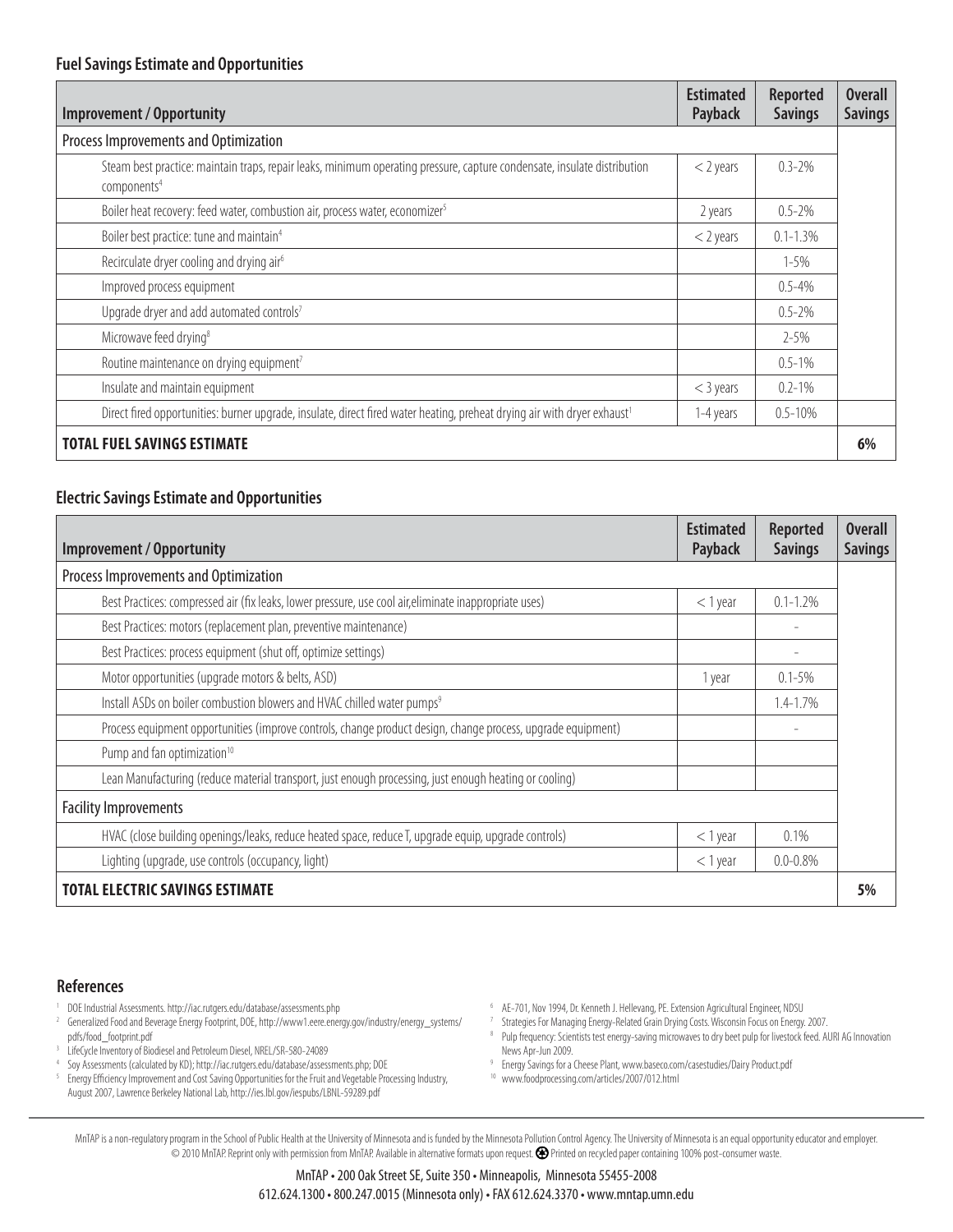### **Pet Food & Animal Feed Manufacturing**

### **Sub-sector Description**

Pet food manufacturing facilities produce dog and cat food from cereal, meat, and other ingredients. These preparations may be canned or dry. Additionally, this sub-sector includes facilities that produce feed for livestock **Frocess Information** from grains.

| <b>Facility Type</b> | $\overline{C}$<br>ж                             | <b>NAICS</b>  |  |
|----------------------|-------------------------------------------------|---------------|--|
| Dog and Cat Food     | $\overline{\phantom{a}}$<br>$\cap \cap$<br>204, | <b>044444</b> |  |



### **Benchmarks**

The following thermal and/or electrical benchmarks were derived from facility-specific energy use, employee numbers, and area data for the facilities that MnTAP analyzed. These benchmarks can be used to predict how efficient your facility is in comparison to peer facilities. If your facility's energy use is less efficient than your peers, there may be energy conservation opportunities available. The benchmarks included have been tested for reliability; however, they should be used with some caution. For more information on the benchmarking study including how to use the benchmarks, view the report Web pages at http://www.mntap.umn.edu/resources/DOC/index.html.

|              | <b>Most efficient</b> | More efficient | Less efficient                      | Least efficient |
|--------------|-----------------------|----------------|-------------------------------------|-----------------|
|              | 25%                   | 25%            | 25%                                 | 25%             |
| kWh/employee | < 10.357              |                | $10,357 - 21,310$   21,310 - 43,846 | >43.846         |

### **Energy Use Footprints**





nmesota<br>:chnical Assis Technical Assistance Program .<br>Tochnical / Technical Assistance Program

**UNIVERSITY OF MINNESOTA** 

### **Energy Use1**



### **Savings Potential**

Opportunities and technologies for energy conservation were identified for facilities within this sub-sector. Industry case studies and reports of implementation were used to determine what opportunities may be available and achievable savings from those opportunities. However, additional energy conservation measures may apply to your facility. The tables on Page 2 of this summary reflect a number of energy conservation measures available for this sub-sector.

**Estimated Electric Savings: 6%**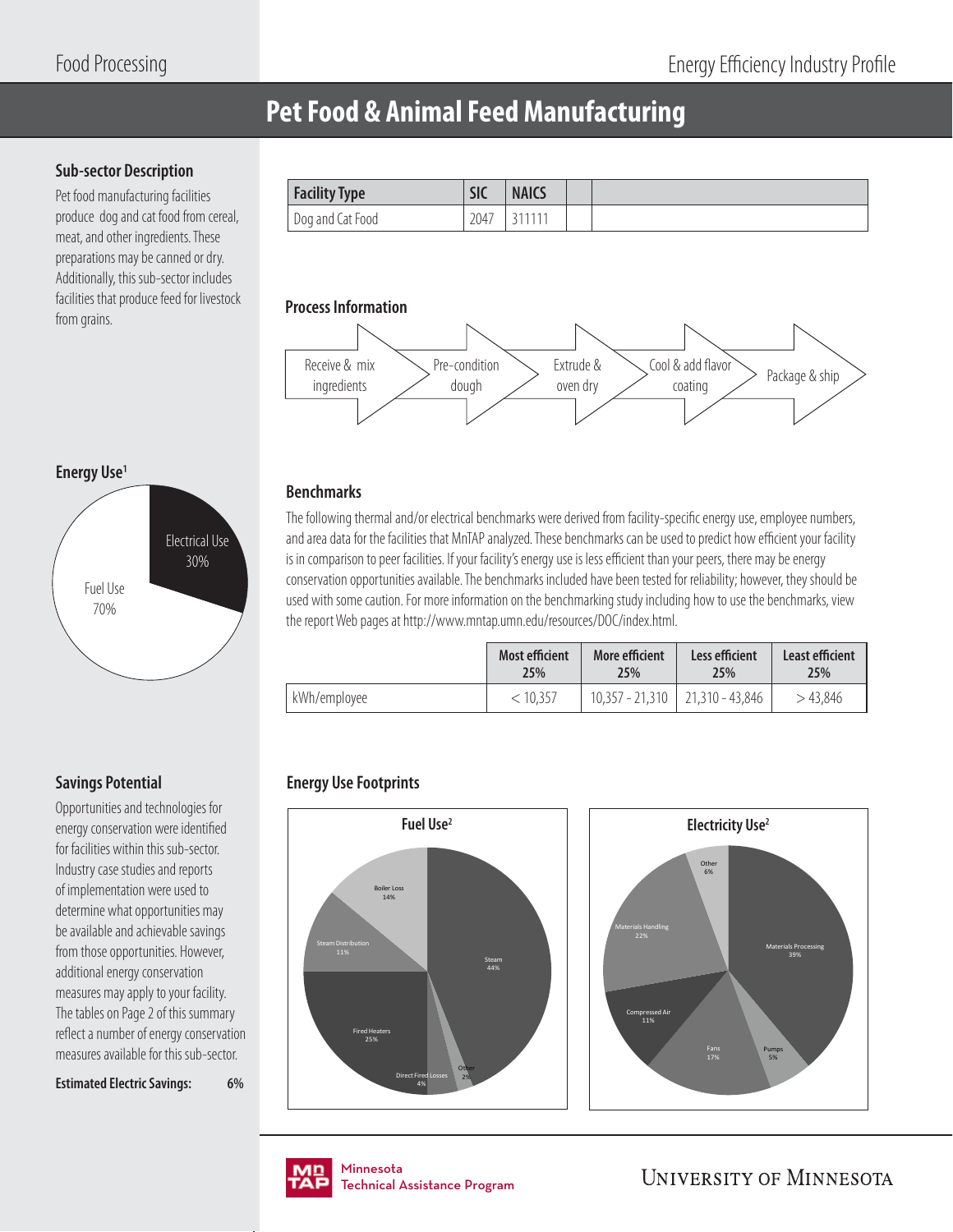MnTAP researched and analyzed this sub-sector for an electric utility. Therefore, fuel savings opportunities and an estimate of potential savings were not identified as part of MnTAP's industrial energy efficiency study.

### **Electric Savings Estimate and Opportunities**

| <b>Improvement / Opportunity</b>                                                                                                          | <b>Estimated</b><br>Payback | <b>Reported</b><br><b>Savings</b> | <b>Overall</b><br><b>Savings</b> |
|-------------------------------------------------------------------------------------------------------------------------------------------|-----------------------------|-----------------------------------|----------------------------------|
| Process Improvements and Optimization                                                                                                     |                             |                                   |                                  |
| Best Practices: compressed air (fix leaks, lower pressure, use cool air, eliminate inappropriate uses)                                    | $<$ 1 year                  | $0.1 - 2\%$                       |                                  |
| Best Practices: motors (replacement plan, preventive maintenance)                                                                         |                             |                                   |                                  |
| Best Practices: process equipment (shut off, optimize settings)                                                                           |                             |                                   |                                  |
| Compressed air (upgrade, better sequence/control, heat recovery, replace inefficient uses)                                                |                             |                                   |                                  |
| Motor opportunities (upgrade motors & belts, ASD) <sup>3</sup>                                                                            | 1 year                      | $0.1 - 5\%$                       |                                  |
| Process equipment opportunities (improve controls, change product design, change process, upgrade equipment) <sup>4</sup>                 |                             |                                   |                                  |
| Lean Manufacturing (reduce material transport, reduce the length of transport, just enough processing, just enough heating<br>or cooling) |                             |                                   |                                  |
| <b>Facility Improvements</b>                                                                                                              |                             |                                   |                                  |
| HVAC (close building openings/leaks, reduce heated space, reduce T, upgrade equip, upgrade controls)                                      | $<$ 1 year                  | $0.1\%$                           |                                  |
| Lighting (upgrade, use controls (occupancy, light)                                                                                        | $<$ 1 year                  | $0.0 - 0.8\%$                     |                                  |
| <b>TOTAL ELECTRIC SAVINGS ESTIMATE</b>                                                                                                    |                             |                                   | 6%                               |

**References**

1 1 DOE Industrial Assessments. http://iac.rutgers.edu/database/assessments.php<br>2 Generalized Food and Reverage Energy Footprint DOE http://www.1.eere.ener

- <sup>3</sup> Energy Savings for a Cheese Plant, www.baseco.com/casestudies/Dairy Product.pdf
- 8 www.foodprocessing.com/articles/2007/012.html

<sup>2</sup> Generalized Food and Beverage Energy Footprint, DOE, http://www1.eere.energy.gov/industry/energy\_systems/ pdfs/food\_footprint.pdf. Adjusted to increase fans, reduce pumps, eliminate refrigeration, reduce cooling (electrical).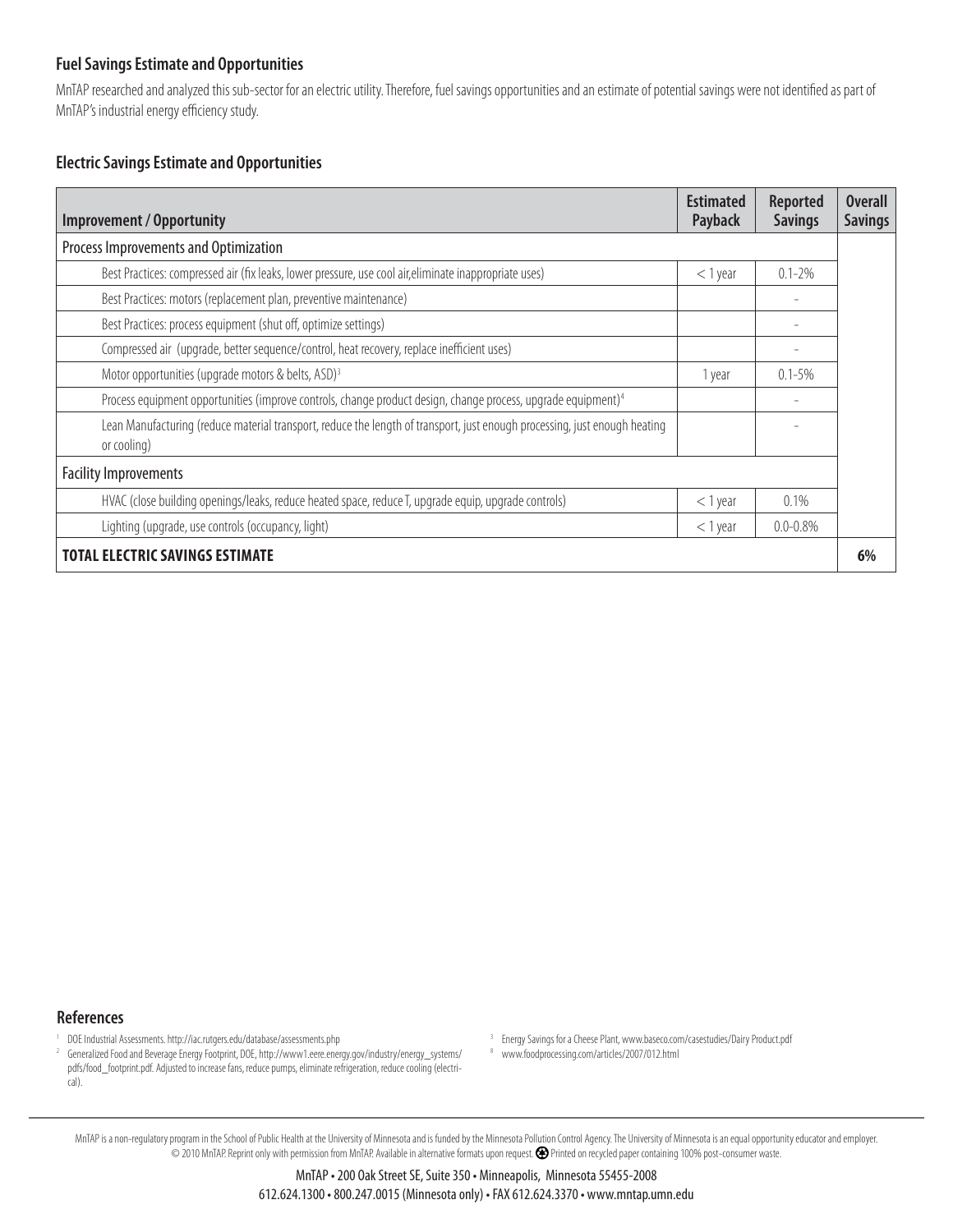Pasteurize,

package

## **Seafood Processing**

### **Sub-sector Description**

This sub-sector includes facilities that preparing fresh and raw or cooked frozen fish and other seafoods and seafood preparations.



**Process Information**

Thermal and electrical benchmarks were unable to be reliably derived from facility-specific energy use, sales, employee numbers, and area data. For more information about the benchmarking study that MnTAP conducted and how to determine if your facility may have energy efficiency opportunities remaining, view the report Web pages at http://www.mntap.umn.edu/resources/DOC/index.html.

Facility Type **SIC** | NAICS | Facility Type | SIC | NAICS Seafood Canning 2091 311711 Fresh/Frozen Seafood Proc. 2092 311712

### **Energy Use Footprints**





nmesota<br>:chnical Assis Technical Assistance Program .<br>Tochnical / Technical Assistance Program

**UNIVERSITY OF MINNESOTA** 

### **Savings Potential**

Opportunities and technologies for energy conservation were identified for facilities within this sub-sector. Industry case studies and reports of implementation were used to determine what opportunities may be available and achievable savings from those opportunities. However, additional energy conservation measures may apply to your facility. The tables on Page 2 of this summary reflect a number of energy conservation measures available for this sub-sector.

**Estimated Electric Savings: 15%**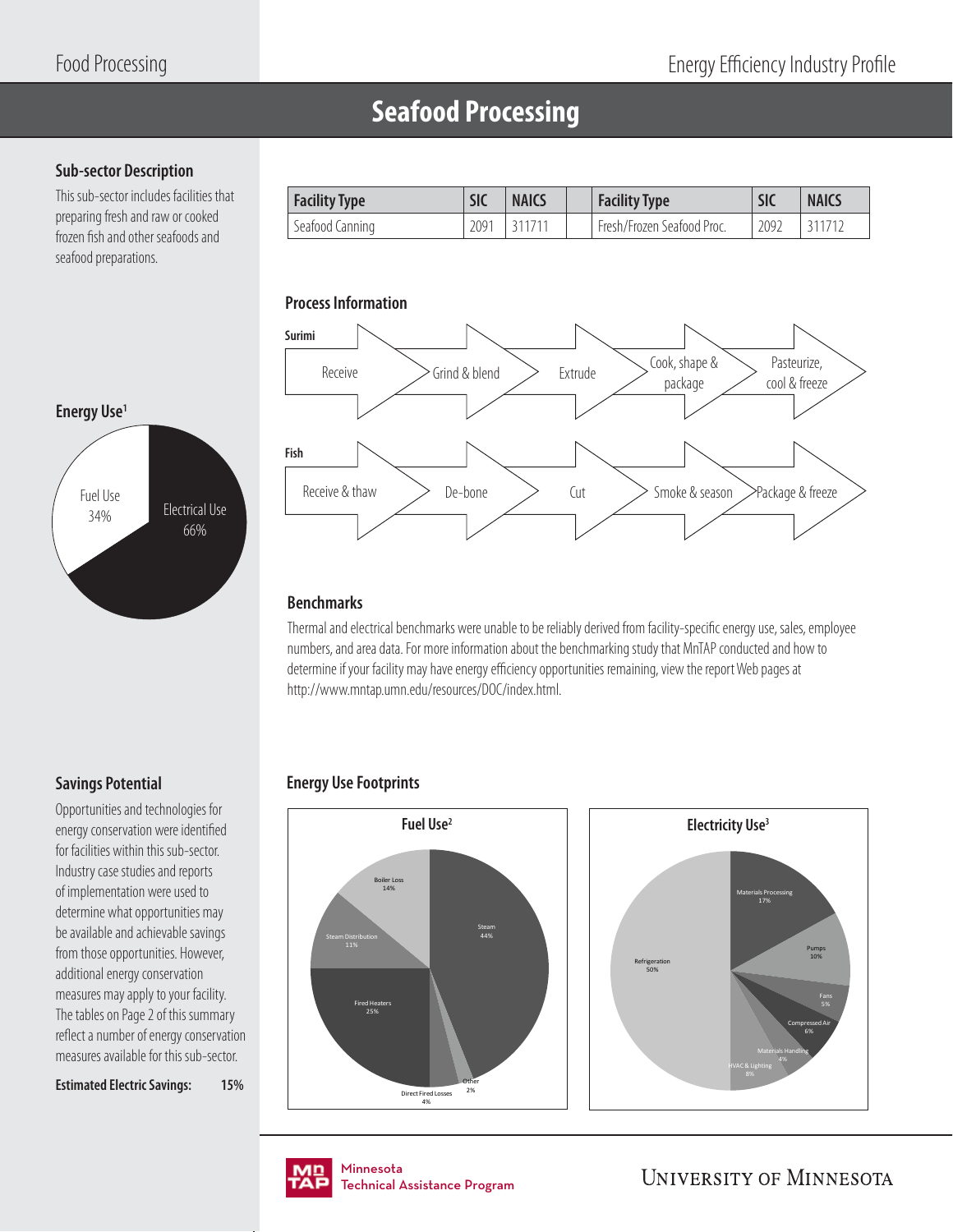MnTAP researched and analyzed this sub-sector for an electric utility. Therefore, fuel savings opportunities and an estimate of potential savings were not identified as part of MnTAP's industrial energy efficiency study.

### **Electric Savings Estimate and Opportunities**

| <b>Improvement / Opportunity</b>                                                                                                                                                                                                                     | <b>Estimated</b><br>Payback | Reported<br><b>Savings</b> | <b>Overall</b><br><b>Savings</b> |
|------------------------------------------------------------------------------------------------------------------------------------------------------------------------------------------------------------------------------------------------------|-----------------------------|----------------------------|----------------------------------|
| Process Improvements and Optimization                                                                                                                                                                                                                |                             |                            |                                  |
| Best Practices: cooling refrigeration (clean condenser, optimize temps, avoid frost) <sup>1</sup>                                                                                                                                                    | $<$ 1 year                  | $0 - 8\%$                  |                                  |
| Best Practices: compressed air (fix leaks, lower pressure, use cool air, eliminate inappropriate uses) <sup>1</sup>                                                                                                                                  | $<$ 1 year                  | $0.1 - 3.5%$               |                                  |
| Best Practices: motors (replacement plan, preventive maint.) <sup>1</sup>                                                                                                                                                                            | 1 year                      | $0.1 - 0.5%$               |                                  |
| Best Practices: process equipment (shut off, optimize settings) <sup>1</sup>                                                                                                                                                                         | $<$ 1 year                  | $1 - 11\%$                 |                                  |
| Cooling & refrigeration opportunities (upgrade, recover heat, reduce floating head pressure, increase suction pressure<br>setpoint, improve compressor sequencing, use ASDs, use ammonia sub-cooling, insulate, recover heat) <sup>1,2,3,4,5,6</sup> |                             |                            |                                  |
| Compressed air (upgrade, better sequence/control, heat recovery, replace inefficient uses) <sup>2</sup>                                                                                                                                              | 1 year                      | $0 - 4%$                   |                                  |
| Motor opportunities (upgrade motors & belts, ASD) <sup>1,8,9</sup>                                                                                                                                                                                   | 2 years                     | $0.2 - 8\%$                |                                  |
| Process equipment opportunities (improve controls, change product design, change process, upgrade equipment) <sup>1</sup>                                                                                                                            | 1-2 years                   | $0.4 - 1\%$                |                                  |
| Lean Manufacturing (reduce material transport, reduce the length of transport, just enough processing, just enough heating<br>or cooling)                                                                                                            |                             |                            |                                  |
| <b>Facility Improvements</b>                                                                                                                                                                                                                         |                             |                            |                                  |
| HVAC (close building openings/leaks, reduce heated space, reduce T, upgrade equip, upgrade controls)                                                                                                                                                 | 1-2 years                   | $0.1 - 11\%$               |                                  |
| Lighting (upgrade, use controls (occupancy, light)                                                                                                                                                                                                   | 2 years                     | $0.1 - 2\%$                |                                  |
| <b>TOTAL ELECTRIC SAVINGS ESTIMATE</b>                                                                                                                                                                                                               |                             |                            | 15%                              |

**References**

- 1 DOE Industrial Assessments. http://iac.rutgers.edu/database/assessments.php
- 2 Generalized Food and Beverage Energy Footprint, DOE, http://www1.eere.energy.gov/industry/energy\_systems/pdfs/food\_footprint.pdf
- <sup>3</sup> Focus on Energy, Dairy Processing Best Practices Guidebook, 2006 pp16
- 4 Focus on Energy, Dairy Processing Best Practices Guidebook, 2006 pp 30
- <sup>5</sup> Focus on Energy, Dairy Processing Best Practices Guidebook, 2006 pp 31-35
- 6 Conserving Energy in Blast Freezers using Variable Frequency Drives, http://seagrant.oregonstate.edu/sgpubs/ onlinepubs/fisheng/IETC\_Report.pdf
- 7 Energy Savings for a Frozen Food Processing Plant, www.baseco.com/casestudies/Frozen Food Processing.pdf
- <sup>8</sup> Energy Savings for a Cheese Plant, www.baseco.com/casestudies/Dairy Product.pdf
- 9 www.foodprocessing.com/articles/2007/012.html

MnTAP is a non-regulatory program in the School of Public Health at the University of Minnesota and is funded by the Minnesota Pollution Control Agency. The University of Minnesota is an equal opportunity educator and empl © 2010 MnTAP. Reprint only with permission from MnTAP. Available in alternative formats upon request. Printed on recycled paper containing 100% post-consumer waste.

> MnTAP • 200 Oak Street SE, Suite 350 • Minneapolis, Minnesota 55455-2008 612.624.1300 • 800.247.0015 (Minnesota only) • FAX 612.624.3370 • www.mntap.umn.edu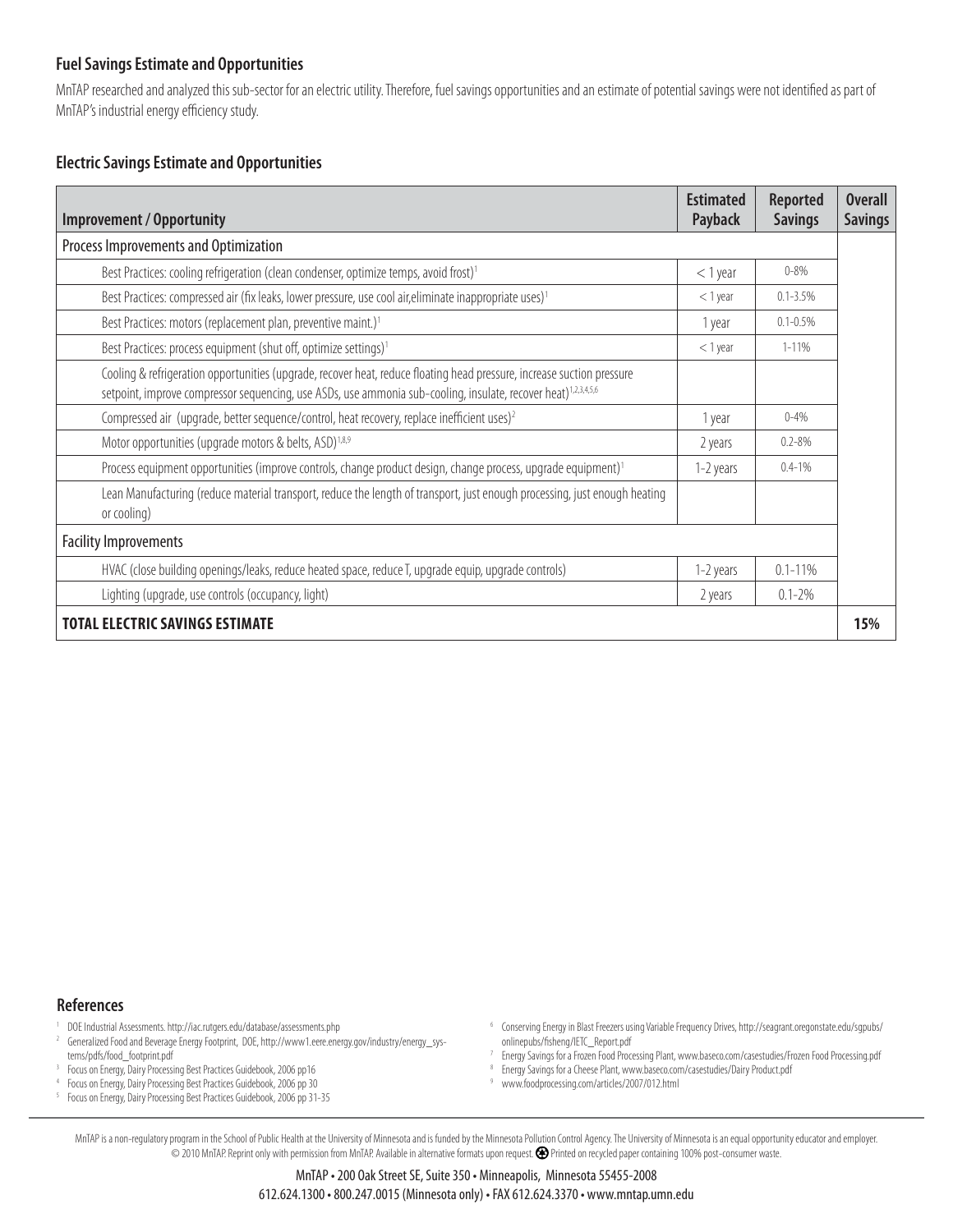### **Commercial Bakeries**

### **Sub-sector Description**

Commercial bakeries specialize in manufacturing fresh or frozen bread and bread-type rolls and fresh cakes, pies, pastries and other similar "perishable" bakery products. **Process Information**





### **Benchmarks**

The following thermal and/or electrical benchmarks were derived from facility-specific energy use, employee numbers, and area data for the facilities that MnTAP analyzed. These benchmarks can be used to predict how efficient your facility is in comparison to peer facilities. If your facility's energy use is less efficient than your peers, there may be energy conservation opportunities available. The benchmarks included have been tested for reliability; however, they should be used with some caution. For more information on the benchmarking study including how to use the benchmarks, view the report Web pages at http://www.mntap.umn.edu/resources/DOC/index.html.

|                 | <b>Most efficient</b><br>25% | More efficient<br>25% | Less efficient<br>25% | <b>Least efficient</b><br>25% |
|-----------------|------------------------------|-----------------------|-----------------------|-------------------------------|
| kWh/square feet | < 18                         | $18 - 33$             | $33 - 59$             | > 59                          |
| kWh/employee    | < 6,502                      | $6,502 - 10,926$      | $10,926 - 18,362$     | > 18,362                      |
| therms/employee | $<$ 494                      | 494 - 666             | $666 - 899$           | > 899                         |

### **Energy Use Footprints**





# **Energy Use1** Fuel Use 70% Electrical Use 30%

### **Savings Potential**

Opportunities and technologies for energy conservation were identified for facilities within this sub-sector. Industry case studies and reports of implementation were used to determine what opportunities may be available and achievable savings from those opportunities. However, additional energy conservation measures may apply to your facility. The tables on Page 2 of this summary reflect a number of energy conservation measures available for this sub-sector.

| <b>Estimated Fuel Savings:</b>     | 10% |
|------------------------------------|-----|
| <b>Estimated Electric Savings:</b> | 16% |

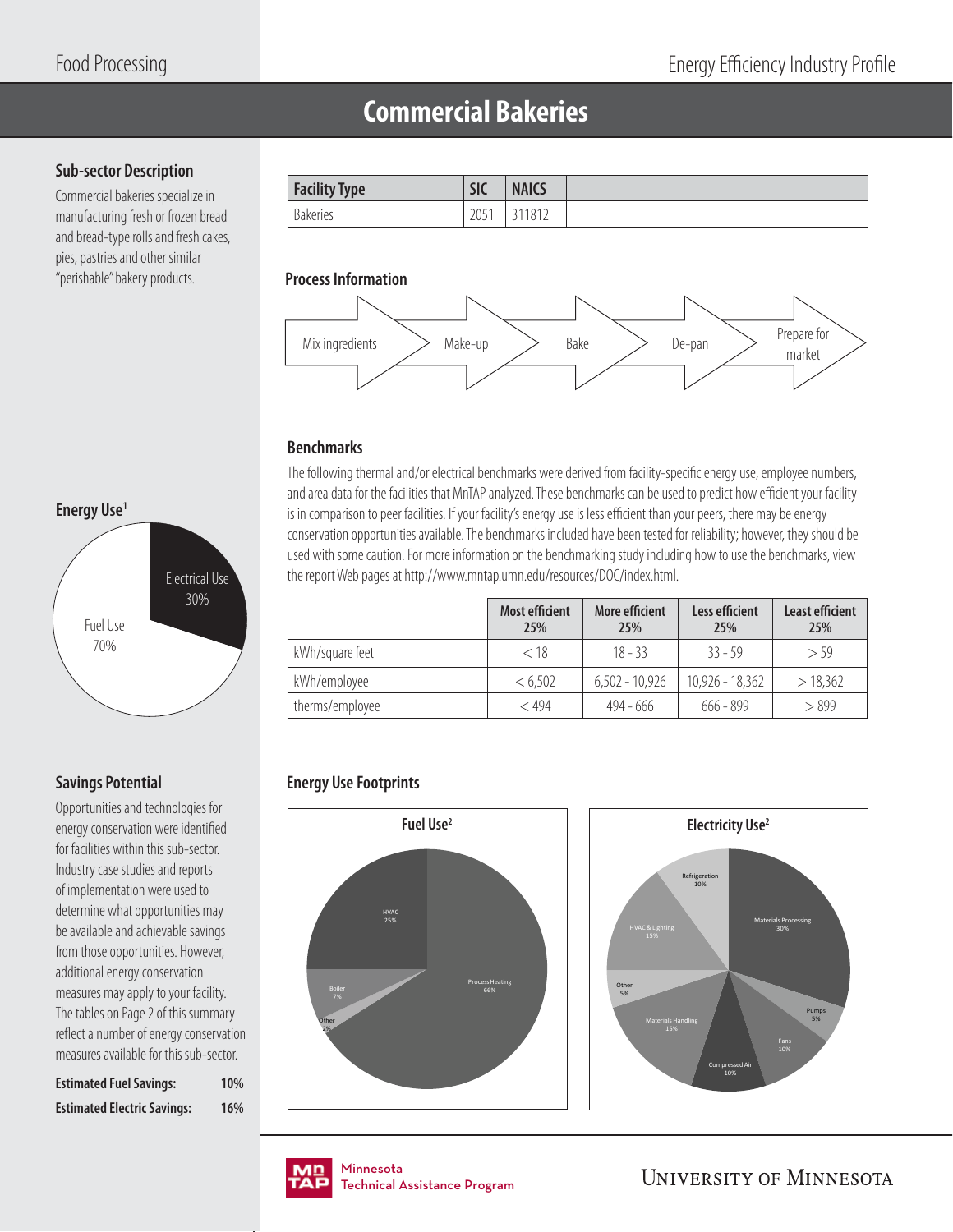| <b>Improvement / Opportunity</b>                                                                                                                   | <b>Estimated</b><br>Payback | <b>Reported</b><br><b>Savings</b> | <b>Overall</b><br><b>Savings</b> |
|----------------------------------------------------------------------------------------------------------------------------------------------------|-----------------------------|-----------------------------------|----------------------------------|
| Process Improvements and Optimization                                                                                                              |                             |                                   |                                  |
| Direct fired best practices: reduce combustion air flow, insulate, maintain, optimize T, minimize oven ventilation <sup>1</sup>                    | $<$ 1 year                  | $0.5 - 3\%$                       |                                  |
| Best practices boiler: minimize blowdown & steam bleed, O <sub>2</sub> tuning, minimize pressure, tune & maintain burner <sup>1</sup>              | $<$ 1 year                  | $0.5 - 1.5%$                      |                                  |
| Best practices steam: repair traps & leaks, return condensate, insulate, isolate unused lines, shut down unused equip.                             | $<$ 1 year                  | $0.1 - 1.4%$                      |                                  |
| Best practices equipment: insulate, isolate hot equip., reduce leaks [infiltration, exfiltration], improve seals and insulation <sup>3</sup>       | 1-3 years                   | $0.2 - 2\%$                       |                                  |
| Boiler opportunities: improve burners & control, O <sub>2</sub> trim, new boiler, right-sized boiler, turbulators, improve feed water <sup>1</sup> | 1-3 years                   | $0.5 - 1.7%$                      |                                  |
| Recover heat from boiler blowdown or oven exhaust <sup>1,4</sup>                                                                                   | $<$ 3 years                 | $0.4 - 5\%$                       |                                  |
| Heat pipe to recover oven heat for proofing oven <sup>5</sup>                                                                                      | 3.5 years                   |                                   |                                  |
| Heat recovery from thermal oxidizers <sup>6</sup>                                                                                                  |                             |                                   |                                  |
| Improve large ovens <sup>7</sup>                                                                                                                   | 4 years                     | $0.2 - 2.8\%$                     |                                  |
| <b>Facility Improvements</b>                                                                                                                       |                             |                                   |                                  |
| Reduce make-up air, insulate <sup>8</sup> , use radiant heaters and set back thermostats                                                           |                             | $0.5 - 1.0\%$                     |                                  |
| <b>TOTAL FUEL SAVINGS ESTIMATE</b>                                                                                                                 |                             |                                   | 10%                              |

### **Electric Savings Estimate and Opportunities**

| <b>Improvement / Opportunity</b>                                                                                                                                                                                                            | <b>Estimated</b><br>Payback | <b>Reported</b><br><b>Savings</b> | <b>Overall</b><br><b>Savings</b> |
|---------------------------------------------------------------------------------------------------------------------------------------------------------------------------------------------------------------------------------------------|-----------------------------|-----------------------------------|----------------------------------|
| Process Improvements and Optimization                                                                                                                                                                                                       |                             |                                   |                                  |
| Best Practices: cooling refrigeration (clean condenser, optimize temps, avoid frost)                                                                                                                                                        |                             |                                   |                                  |
| Best Practices: compressed air (fix leaks, lower pressure, use cool air, eliminate inappropriate uses) <sup>9</sup>                                                                                                                         | $<$ 1 year                  | $0 - 6\%$                         |                                  |
| Best Practices: motors (replacement plan, preventive maintenance)                                                                                                                                                                           |                             |                                   |                                  |
| Best Practices: process equipment (shut off, optimize settings)                                                                                                                                                                             |                             |                                   |                                  |
| Cooling & refrigeration opportunities (upgrade, recover heat, reduce floating head pressure, increase suction pressure<br>setpoint, improve compressor sequencing, use ASDs, use ammonia sub-cooling, insulate, recover heat) <sup>10</sup> |                             |                                   |                                  |
| Compressed air (upgrade, better sequence/control, heat recovery, replace inefficient uses)                                                                                                                                                  |                             |                                   |                                  |
| Motor opportunities (upgrade motors & belts, ASD) <sup>9,10</sup>                                                                                                                                                                           | 1 year                      | $0 - 14%$                         |                                  |
| Process equipment opportunities (improve controls, change product design, change process, upgrade equipment) <sup>12</sup>                                                                                                                  |                             |                                   |                                  |
| Lean Manufacturing (reduce material transport, just enough processing, just enough heating or cooling)                                                                                                                                      |                             |                                   |                                  |
| <b>Facility Improvements</b>                                                                                                                                                                                                                |                             |                                   |                                  |
| HVAC (close building openings/leaks, reduce heated space, reduce T, upgrade equip, upgrade controls)                                                                                                                                        | $<$ 1 year                  | $0 - 1\%$                         |                                  |
| Lighting (upgrade, use controls (occupancy, light)                                                                                                                                                                                          | $<$ 1 year                  | $0 - 8\%$                         |                                  |
| <b>TOTAL ELECTRIC SAVINGS ESTIMATE</b>                                                                                                                                                                                                      |                             |                                   | 16%                              |

#### **References**

- 1 DOE Industrial Assessments. http://iac.rutgers.edu/database/assessments.php
- <sup>2</sup> Generalized Food and Beverage Energy Footprint, DOE, http://www1.eere.energy.gov/industry/energy\_systems/ pdfs/food\_footprint.pdf. Adjusted.
- 3 http://www.buseco.monash.edu.au/mgt/agribis/energyaward2003.html
- 4 http://earth2tech.com/2008/10/17/german-baking-supplier-cuts-bakeries-energy-waste-25-percent/
- 5 http://www.p2pays.org/ref/04/03323.htm
- 6 http://www.airmanagement.com/Onsite/Weston/weston.html
- <sup>7</sup> http://www.totalbakingsolutions.com/Energy\_efficiency.htm
- <sup>8</sup> IAC Industrial Assessments; DOE, http://iac.rutgers.edu/database/findassessment.php?ID=UD0280
- 9 Energy Savings for a Bread Plant, www.baseco.com/casestudies/Bread Plant.pdf
- 10 Focus on Energy, Dairy Processing Best Practices Guidebook, 2006 pp16, 30, 31-35
- <sup>11</sup> Energy Savings for a Cheese Plant, www.baseco.com/casestudies/Dairy Product.pdf
- 12 www.foodprocessing.com/articles/2007/012.html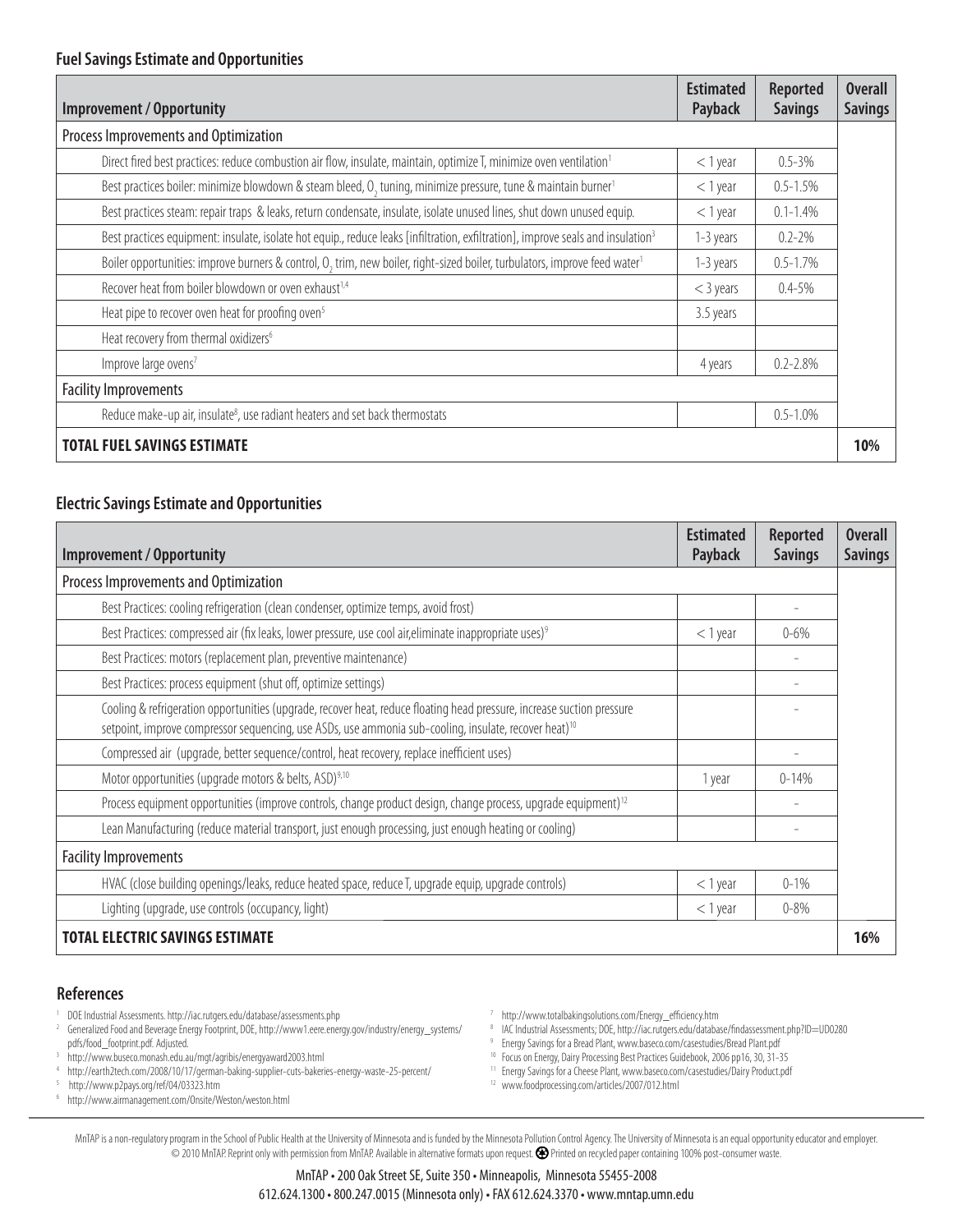## **Cheese, Whey, and Butter Processing**

### **Sub-sector Description**

Facilities in this sub-sector manufacture cheese products from raw milk and/or processed milk products.

| <b>Facility Type</b> | C1<br>ж | <b>NAICS</b> |
|----------------------|---------|--------------|
| Cheese Processing    | 2022    | 1 J I J      |

### **Process Information**



### **Benchmarks**

The following thermal and/or electrical benchmarks were derived from facility-specific energy use, employee numbers, and area data for the facilities that MnTAP analyzed. These benchmarks can be used to predict how efficient your facility is in comparison to peer facilities. If your facility's energy use is less efficient than your peers, there may be energy conservation opportunities available. The benchmarks included have been tested for reliability; however, they should be used with some caution. For more information on the benchmarking study including how to use the benchmarks, view the report Web pages at http://www.mntap.umn.edu/resources/DOC/index.html.

|                    | <b>Most efficient</b><br>25% | More efficient<br>25%               | Less efficient<br><b>25%</b> | Least efficient<br>25% |
|--------------------|------------------------------|-------------------------------------|------------------------------|------------------------|
| therms/square feet | $<$ 98.71                    | $98.71 - 119.31$                    | $119.31 - 144.22$            | >144.22                |
| therms/employee    | < 24.825                     | $24,825 - 27,798$   27,798 - 31,127 |                              | $>$ 31.127             |

### **Energy Use Footprints**





### **Savings Potential**

Opportunities and technologies for energy conservation were identified for facilities within this sub-sector. Industry case studies and reports of implementation were used to determine what opportunities may be available and achievable savings from those opportunities. However, additional energy conservation measures may apply to your facility. The tables on Page 2 of this summary reflect a number of energy conservation measures available for this sub-sector.

| <b>Estimated Fuel Savings:</b>     | <b>11%</b> |
|------------------------------------|------------|
| <b>Estimated Electric Savings:</b> | 14%        |

nmesota<br>:chnical Assis Technical Assistance Program .<br>Tochnical / Technical Assistance Program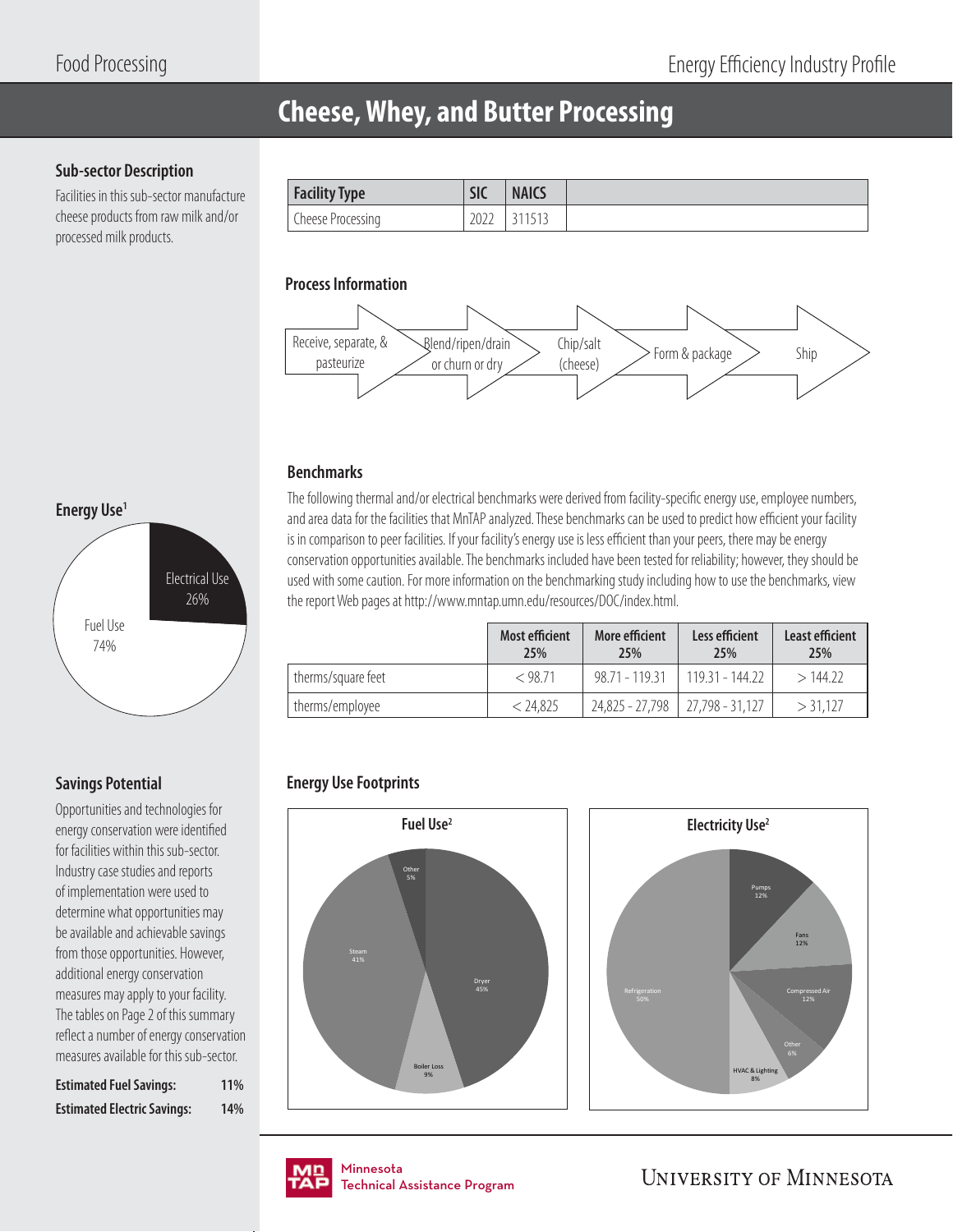| <b>Improvement / Opportunity</b>                                                                                                       | <b>Estimated</b><br>Payback | <b>Reported</b><br><b>Savings</b> | <b>Overall</b><br><b>Savings</b> |  |  |  |  |
|----------------------------------------------------------------------------------------------------------------------------------------|-----------------------------|-----------------------------------|----------------------------------|--|--|--|--|
| Process Improvements and Optimization                                                                                                  |                             |                                   |                                  |  |  |  |  |
| Direct fire opportunity: install more efficient burners, control, insulation, direct fired water heaters                               | 3-4 years                   | $0.1 - 0.3\%$                     |                                  |  |  |  |  |
| Boiler best practice: tune and maintain                                                                                                | $<$ 1 year                  | $0.4 - 2\%$                       |                                  |  |  |  |  |
| Steam best practice: maintain traps, repair leaks, minimum operating pressure, capture condensate, insulate distribution<br>components | $<$ 2 years                 | $0.5 - 3\%$                       |                                  |  |  |  |  |
| Boiler opportunity: efficient burners, O <sub>2</sub> control, turbulator, small boiler, clean tubes, feed water improvements          | 3-5 years                   | $0.1 - 2\%$                       |                                  |  |  |  |  |
| Boiler heat recovery: feed water, combustion air, process water                                                                        | 2 years                     | $0.2 - 2.5%$                      |                                  |  |  |  |  |
| Equipment heat recovery: compressor, refrigeration, process                                                                            | 1-6 years                   | $0.5 - 10%$                       |                                  |  |  |  |  |
| Equipment best practice: insulate and maintain                                                                                         | $<$ 3 years                 | $0.2 - 1\%$                       |                                  |  |  |  |  |
| Improved process equipment                                                                                                             |                             | $0.5 - 2%$                        |                                  |  |  |  |  |
| <b>TOTAL FUEL SAVINGS ESTIMATE</b>                                                                                                     |                             |                                   | 11%                              |  |  |  |  |

### **Electric Savings Estimate and Opportunities**

| <b>Improvement / Opportunity</b>                                                                                                                                                                                                                 | <b>Estimated</b><br>Payback | <b>Reported</b><br><b>Savings</b> | <b>Overall</b><br><b>Savings</b> |  |
|--------------------------------------------------------------------------------------------------------------------------------------------------------------------------------------------------------------------------------------------------|-----------------------------|-----------------------------------|----------------------------------|--|
| Process Improvements and Optimization                                                                                                                                                                                                            |                             |                                   |                                  |  |
| Best Practices: cooling refrigeration (clean condenser, optimize temps, avoid frost)                                                                                                                                                             | 4 years                     |                                   |                                  |  |
| Best Practices: compressed air (fix leaks, lower pressure, use cool air, eliminate inappropriate uses) <sup>1</sup>                                                                                                                              | $<$ 1 year                  | $0.1 - 1.2%$                      |                                  |  |
| Best Practices: motors (replacement plan, preventive maintenance)                                                                                                                                                                                |                             |                                   |                                  |  |
| Best Practices: process equipment (shut off, optimize settings)                                                                                                                                                                                  |                             |                                   |                                  |  |
| Cooling & refrigeration opportunities (upgrade, recover heat, reduce floating head pressure, increase suction pressure<br>setpoint, improve compressor sequencing, use ASDs, use ammonia sub-cooling, insulate, recover heat) <sup>3,4,5,6</sup> |                             | $1 - 20%$                         |                                  |  |
| Compressed air (upgrade, better sequence/control, heat recovery, replace inefficient uses)                                                                                                                                                       | $<$ 1 year                  | 0.6%                              |                                  |  |
| Motor opportunities (upgrade motors & belts, ASD) <sup>1,4</sup>                                                                                                                                                                                 | 2 years                     | $0.2 - 2\%$                       |                                  |  |
| Process equipment opportunities (improve controls, change product design, change process, upgrade equipment) <sup>1,7</sup>                                                                                                                      | $<$ 1 year                  | $0 - 14\%$                        |                                  |  |
| Lean Manufacturing (reduce material transport, reduce the length of transport, just enough processing, just enough heating<br>or cooling)                                                                                                        |                             |                                   |                                  |  |
| <b>Facility Improvements</b>                                                                                                                                                                                                                     |                             |                                   |                                  |  |
| HVAC (close building openings/leaks, reduce heated space, reduce T, upgrade equip, upgrade controls) <sup>1</sup>                                                                                                                                | $<$ 1 year                  | $0.05 - 0.1%$                     |                                  |  |
| Lighting (upgrade, use controls (occupancy, light)                                                                                                                                                                                               | 1 year                      | $0 - 6\%$                         |                                  |  |
| Reduce lighting in over lit and unused space <sup>4</sup>                                                                                                                                                                                        |                             | 4.8%                              |                                  |  |
| <b>TOTAL ELECTRIC SAVINGS ESTIMATE</b>                                                                                                                                                                                                           |                             |                                   |                                  |  |

#### **References**

1 DOE Industrial Assessments. http://iac.rutgers.edu/database/assessments.php

<sup>2</sup> Mn Dairy industry contact

<sup>3</sup> Focus on Energy, Dairy Processing Best Practices Guidebook, 2006. pp 16

4 Energy Savings for a Cheese Plant, www.baseco.com/casestudies/Dairy Product.pdf

6 Focus on Energy, Dairy Processing Best Practices Guidebook, 2006. pp 31-35

7 www.foodprocessing.com/articles/2007/012.html

<sup>5</sup> Focus on Energy, Dairy Processing Best Practices Guidebook, 2006. pp 30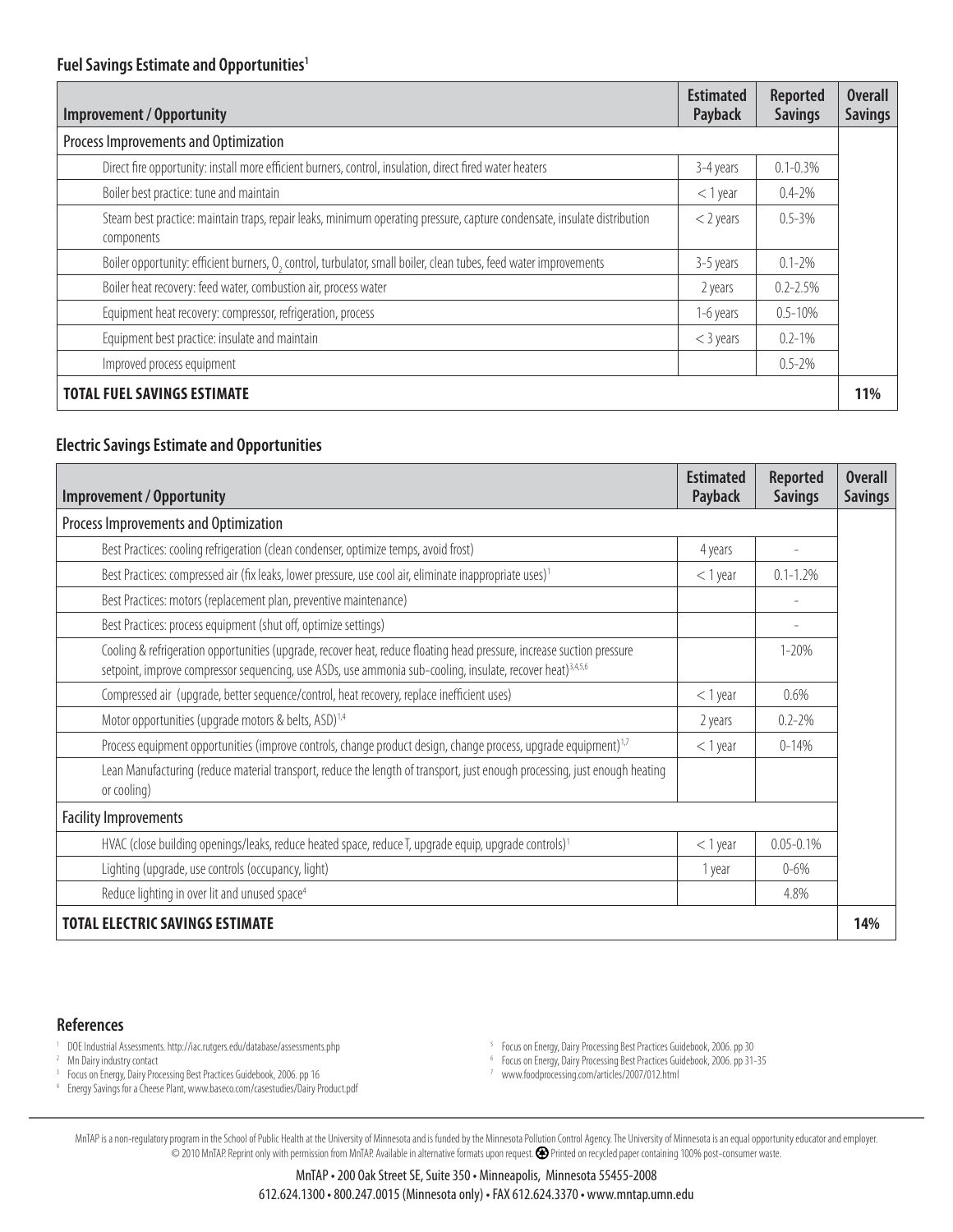### **Fruit and Vegetable Canning**

### **Sub-sector Description**

Canning facilities manufacture canned, pickled, and brined fruits and vegetables. In Minnesota, corn and beans are the primary products canned in these facilities; however, additional products may include canned juices; canned jams and jellies; canned tomato-based sauces; and pickles, relishes, and sauerkraut.

| <b>Facility Type</b>        | <b>NAICS</b><br><b>SIC</b> |
|-----------------------------|----------------------------|
| Fruit and Vegetable Canning | 2033<br>311421             |

### **Process Information**



### **Energy Use1**



### **Benchmarks**

Thermal and electrical benchmarks were unable to be reliably derived from facility-specific energy use, sales, employee numbers, and area data. For more information about the benchmarking study that MnTAP conducted and how to determine if your facility may have energy efficiency opportunities remaining, view the report Web pages at http://www.mntap.umn.edu/resources/DOC/index.html.

### **Energy Use Footprints**

HVAC & Other 18% Product Wash 22% Steam, Blanch Steam, Cooking 20% Steam, Sterilization



### **Savings Potential**

Opportunities and technologies for energy conservation were identified for facilities within this sub-sector. Industry case studies and reports of implementation were used to determine what opportunities may be available and achievable savings from those opportunities. However, additional energy conservation measures may apply to your facility. The tables on Page 2 of this summary reflect a number of energy conservation measures available for this sub-sector.

| <b>Estimated Fuel Savings:</b>     | 9% |
|------------------------------------|----|
| <b>Estimated Electric Savings:</b> | 5% |

Minnesota Minnesota Technical Assistance Program Technical Assistance Program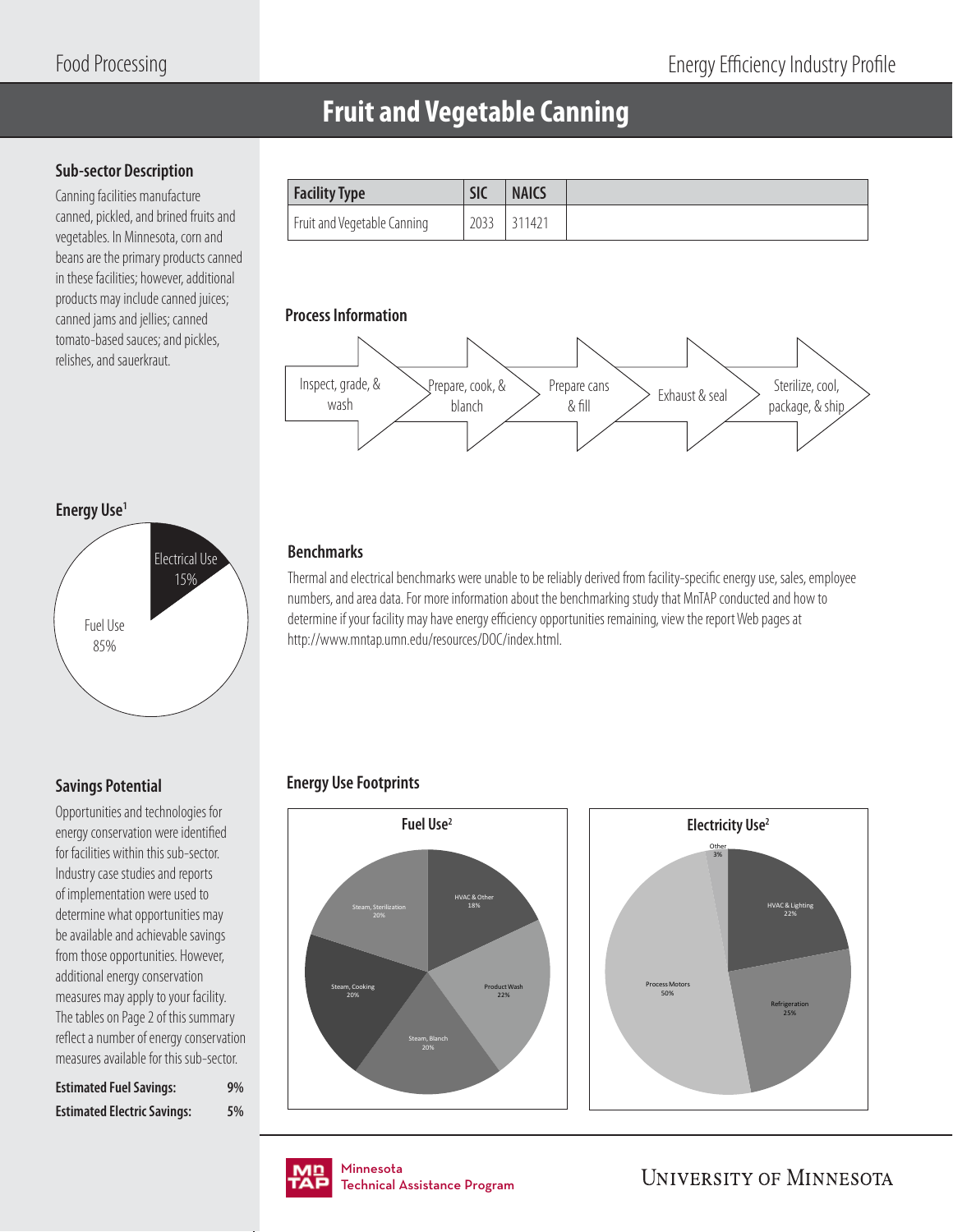| <b>Improvement / Opportunity</b>                                                                                                        | <b>Estimated</b><br>Payback | <b>Reported</b><br><b>Savings</b> | <b>Overall</b><br><b>Savings</b> |
|-----------------------------------------------------------------------------------------------------------------------------------------|-----------------------------|-----------------------------------|----------------------------------|
| Process Improvements and Optimization                                                                                                   |                             |                                   |                                  |
| Direct fire opportunity: burner, control, insulation                                                                                    | 3-4 years                   | $0.5 - 3.8%$                      |                                  |
| Direct fire best practices: tune and maintain                                                                                           | $<$ 1 year                  | $0.1 - 0.3\%$                     |                                  |
| Boiler opportunity: burner, O <sub>2</sub> control, turbulator, small boiler, clean tubes, feed water improvements                      | 3-5 years                   | $1 - 3.4%$                        |                                  |
| Boiler heat recovery: feed water, combustion air, process water                                                                         | 2 years                     | $0.5 - 2\%$                       |                                  |
| Boiler best practices: tune and maintain                                                                                                | $<$ 1 year                  | $0.1 - 0.3%$                      |                                  |
| Steam best practices: maintain traps, repair leaks, minimum operating pressure, capture condensate, insulate distribution<br>components | $<$ 2 years                 | $0.1 - 0.6\%$                     |                                  |
| Install more efficient burners (burners with stable flame at low fire and low excess air)                                               | 2-5 years                   |                                   |                                  |
| Improved process equipment                                                                                                              | 3 years                     | $1 - 2\%$                         |                                  |
| <b>TOTAL FUEL SAVINGS ESTIMATE</b>                                                                                                      |                             |                                   | 9%                               |

### **Electric Savings Estimate and Opportunities**

| <b>Improvement / Opportunity</b>                                                                                        | <b>Estimated</b><br>Payback | <b>Reported</b><br><b>Savings</b> | <b>Overall</b><br><b>Savings</b> |  |  |  |  |
|-------------------------------------------------------------------------------------------------------------------------|-----------------------------|-----------------------------------|----------------------------------|--|--|--|--|
| Process Improvements and Optimization                                                                                   |                             |                                   |                                  |  |  |  |  |
| Replace hydraulic / pneumatic equipment with electric equipment                                                         | 2-3 years                   | $0.4 - 1.8%$                      |                                  |  |  |  |  |
| Use most efficient equipment at maximum capacity and less efficient equipment when necessary                            | $<$ 1 year                  | 0.3%                              |                                  |  |  |  |  |
| Optimize pump and fan operation                                                                                         | 1-4 years                   |                                   |                                  |  |  |  |  |
| Improved control                                                                                                        | $<$ 2 years                 | $.3 - 1.4%$                       |                                  |  |  |  |  |
| Improve utilization of cooling towers and cooling tower water treatment <sup>4</sup>                                    | 2-3 years                   | $0 - 1.7\%$                       |                                  |  |  |  |  |
| Operate an absorption chiller on waste heat                                                                             | 2-5 years                   |                                   |                                  |  |  |  |  |
| Compressed air improvements: lower pressure, repair leaks, improve dryers and filters, and improve controls and staging | $<$ 1 year                  |                                   |                                  |  |  |  |  |
| Motor improvements                                                                                                      |                             | 1%                                |                                  |  |  |  |  |
| Lighting and HVAC improvements                                                                                          |                             | $0.5 - 1\%$                       |                                  |  |  |  |  |
| <b>TOTAL ELECTRIC SAVINGS ESTIMATE</b>                                                                                  |                             |                                   | 5%                               |  |  |  |  |

#### **References**

- 1 DOE Industrial Assessments. http://iac.rutgers.edu/database/assessments.php
- <sup>2</sup> Energy Use in Minnesota Agriculture, Barry Ryan and Douglas G.Tiffany, Minnesota Agricultural Economist Newsletter, No. 693, Fall 1998, pp288

<sup>3</sup> Utility rebate data

4 Intern engineering report for General Mills, 2001. MnTAP site visit information from freezing facility in Minnesota.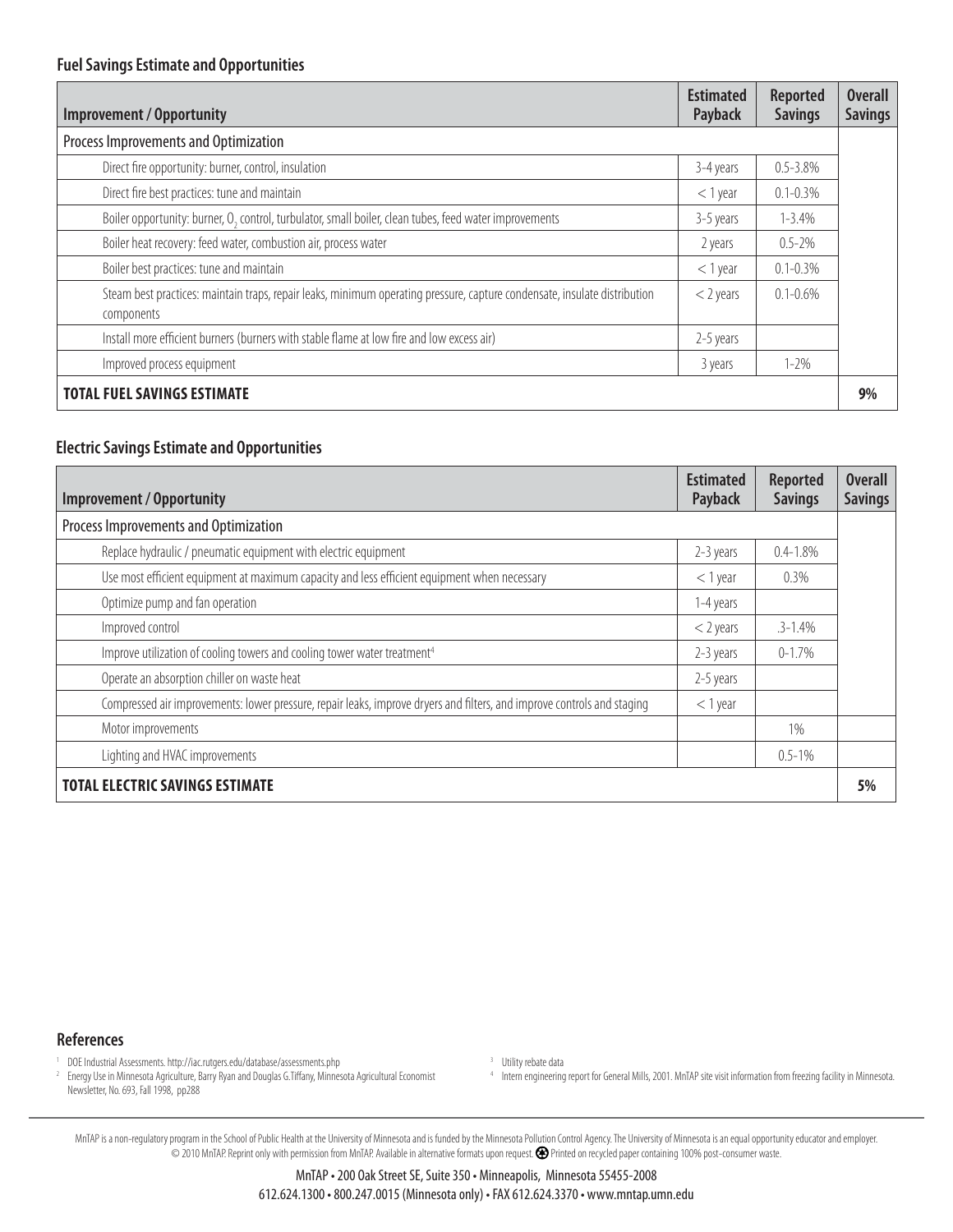### **Sugar Manufacturing from Beets**

### **Sub-sector Description**

Facilities in this sub-sector manufacture refined sugar from sugar beets.

| <b>Facility Type</b>     | <b>SIC</b> | <b>NAICS</b> |  |
|--------------------------|------------|--------------|--|
| Beet Sugar Manufacturing | 2063       | 311313       |  |

### **Process Information**



### **Energy Use<sup>1</sup>**



### **Benchmarks**

Thermal and electrical benchmarks were unable to be reliably derived from facility-specific energy use, sales, employee numbers, and area data. For more information about the benchmarking study that MnTAP conducted and how to determine if your facility may have energy efficiency opportunities remaining, view the report Web pages at http://www.mntap.umn.edu/resources/DOC/index.html.

### **Savings Potential**

Opportunities and technologies for energy conservation were identified for facilities within this sub-sector. Industry case studies and reports of implementation were used to determine what opportunities may be available and achievable savings from those opportunities. However, additional energy conservation measures may apply to your facility. The tables on Page 2 of this summary reflect a number of energy conservation measures available for this sub-sector.

| <b>Estimated Fuel Savings:</b>     | 4% |
|------------------------------------|----|
| <b>Estimated Electric Savings:</b> | 3% |

### **Energy Use Footprints**







Minnesota Minnesota Technical Assistance Program Technical Assistance Program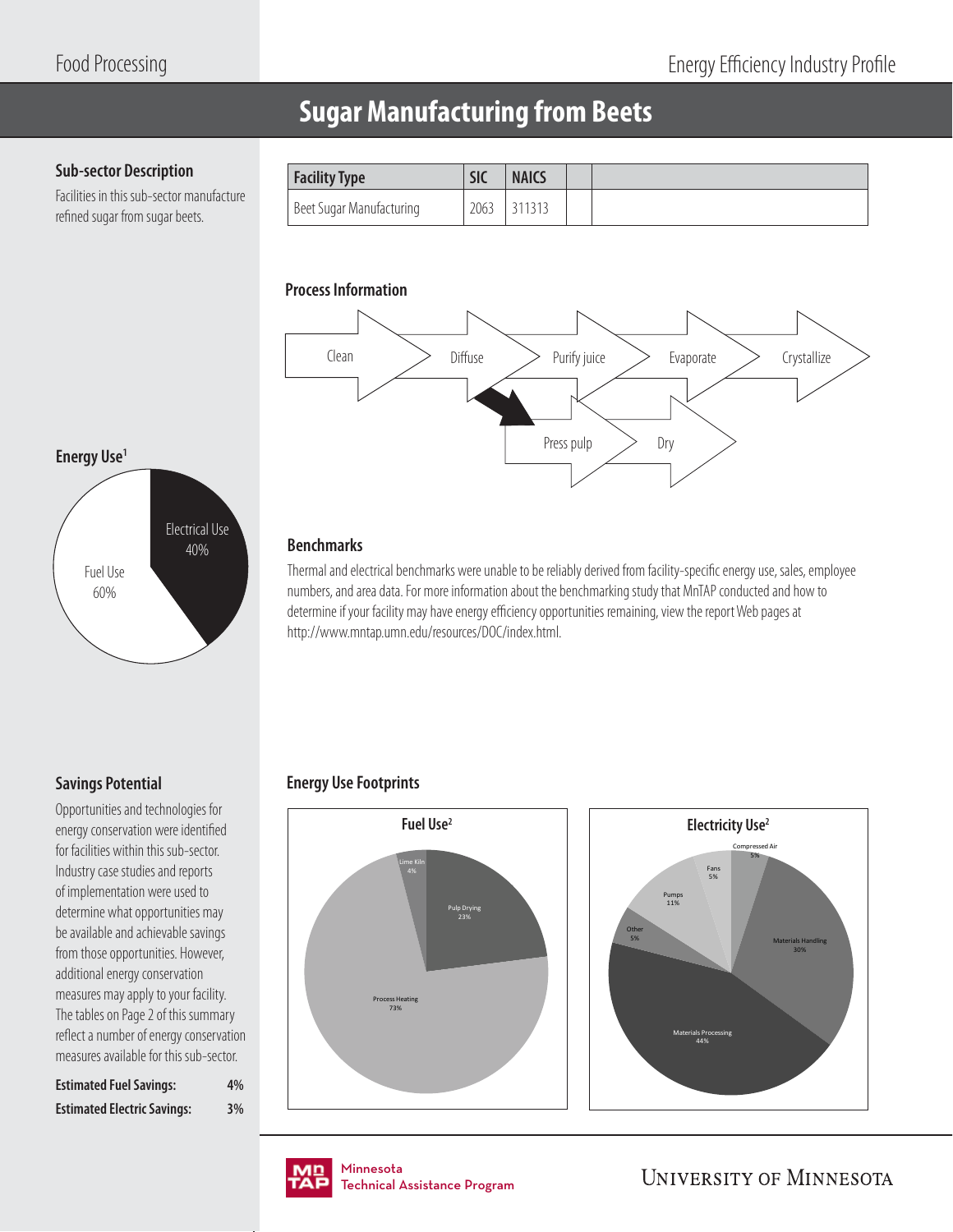| <b>Improvement / Opportunity</b>                                                                                                                                      | <b>Estimated</b><br>Payback | <b>Reported</b><br><b>Savings</b> | <b>Overall</b><br><b>Savings</b> |
|-----------------------------------------------------------------------------------------------------------------------------------------------------------------------|-----------------------------|-----------------------------------|----------------------------------|
| Process Improvements and Optimization                                                                                                                                 |                             |                                   |                                  |
| Direct fire opportunity: burner, control, insulation, concentrate whey before drying, recover heat to preheat inlet and<br>combustion air, direct fired water heating | 2-4 years                   | $0.1 - 0.5%$                      |                                  |
| Boiler best practice: tune and maintain                                                                                                                               | $<$ 1 year                  | $0 - 0.5%$                        |                                  |
| Direct fire best practice: tune and maintain                                                                                                                          |                             | $0 - 0.5\%$                       |                                  |
| Steam best practice: maintain traps, repair leaks, minimum operating pressure, capture condensate, insulate distribution<br>components                                | $<$ 2 years                 | $0.2 - 1\%$                       |                                  |
| Boiler opportunity: new burner, O <sub>2</sub> control, turbulator, small boiler, clean tubes, feed water improvements, boiler refractory<br>insulation               | 2-10 years                  | $0.1 - 1\%$                       |                                  |
| Boiler heat recovery: economizer, feed water, combustion air, process water                                                                                           | 2 years                     | $0.4 - 1\%$                       |                                  |
| Equipment best practices: insulate and maintain                                                                                                                       | $<$ 3 years                 | $0 - 0.5%$                        |                                  |
| Heat recovery via absorption cooling                                                                                                                                  |                             |                                   |                                  |
| <b>TOTAL FUEL SAVINGS ESTIMATE</b>                                                                                                                                    |                             |                                   | 4%                               |

### **Electric Savings Estimate and Opportunities**

| <b>Improvement / Opportunity</b>                                                                                                          | <b>Estimated</b><br>Payback | <b>Reported</b><br><b>Savings</b> | <b>Overall</b><br><b>Savings</b> |  |  |  |  |
|-------------------------------------------------------------------------------------------------------------------------------------------|-----------------------------|-----------------------------------|----------------------------------|--|--|--|--|
| Process Improvements and Optimization                                                                                                     |                             |                                   |                                  |  |  |  |  |
| Best Practices: compressed air (fix leaks, lower pressure, use cool air, eliminate inappropriate uses) <sup>1</sup>                       | $<$ 1 year                  | $0.1 - 0.3\%$                     |                                  |  |  |  |  |
| Best Practices: motors (replacement plan, preventive maintenance)                                                                         |                             |                                   |                                  |  |  |  |  |
| Best Practices: process equipment (shut off, optimize settings)                                                                           |                             |                                   |                                  |  |  |  |  |
| Compressed air (upgrade, better sequence/control, heat recovery, replace inefficient uses)                                                |                             |                                   |                                  |  |  |  |  |
| Motor opportunities (upgrade motors & belts, ASD) <sup>1,3</sup>                                                                          | 2 years                     | $0.2 - 4%$                        |                                  |  |  |  |  |
| Process equipment opportunities (improve controls, change product design, change process, upgrade equipment) <sup>4</sup>                 |                             |                                   |                                  |  |  |  |  |
| Lean Manufacturing (reduce material transport, reduce the length of transport, just enough processing, just enough heating<br>or cooling) |                             |                                   |                                  |  |  |  |  |
| <b>Facility Improvements</b>                                                                                                              |                             |                                   |                                  |  |  |  |  |
| HVAC (close building openings/leaks, reduce heated space, reduce T, upgrade equip, upgrade controls) <sup>1</sup>                         | $<$ 1 year                  |                                   |                                  |  |  |  |  |
| Lighting (upgrade, use controls occupancy, light) <sup>1</sup>                                                                            | 2.5 years                   |                                   |                                  |  |  |  |  |
| <b>TOTAL ELECTRIC SAVINGS ESTIMATE</b>                                                                                                    |                             |                                   | 3%                               |  |  |  |  |

#### **References**

1 DOE Industrial Assessments. http://iac.rutgers.edu/database/assessments.php

2 MPCA Emission Inventory Summary for 2007

<sup>3</sup> Energy Savings for a Cheese Plant, www.baseco.com/casestudies/Dairy Product.pdf

4 www.foodprocessing.com/articles/2007/012.html

MnTAP is a non-requlatory program in the School of Public Health at the University of Minnesota and is funded by the Minnesota Pollution Control Agency. The University of Minnesota is an equal opportunity educator and empl © 2010 MnTAP. Reprint only with permission from MnTAP. Available in alternative formats upon request. Printed on recycled paper containing 100% post-consumer waste.

> MnTAP • 200 Oak Street SE, Suite 350 • Minneapolis, Minnesota 55455-2008 612.624.1300 • 800.247.0015 (Minnesota only) • FAX 612.624.3370 • www.mntap.umn.edu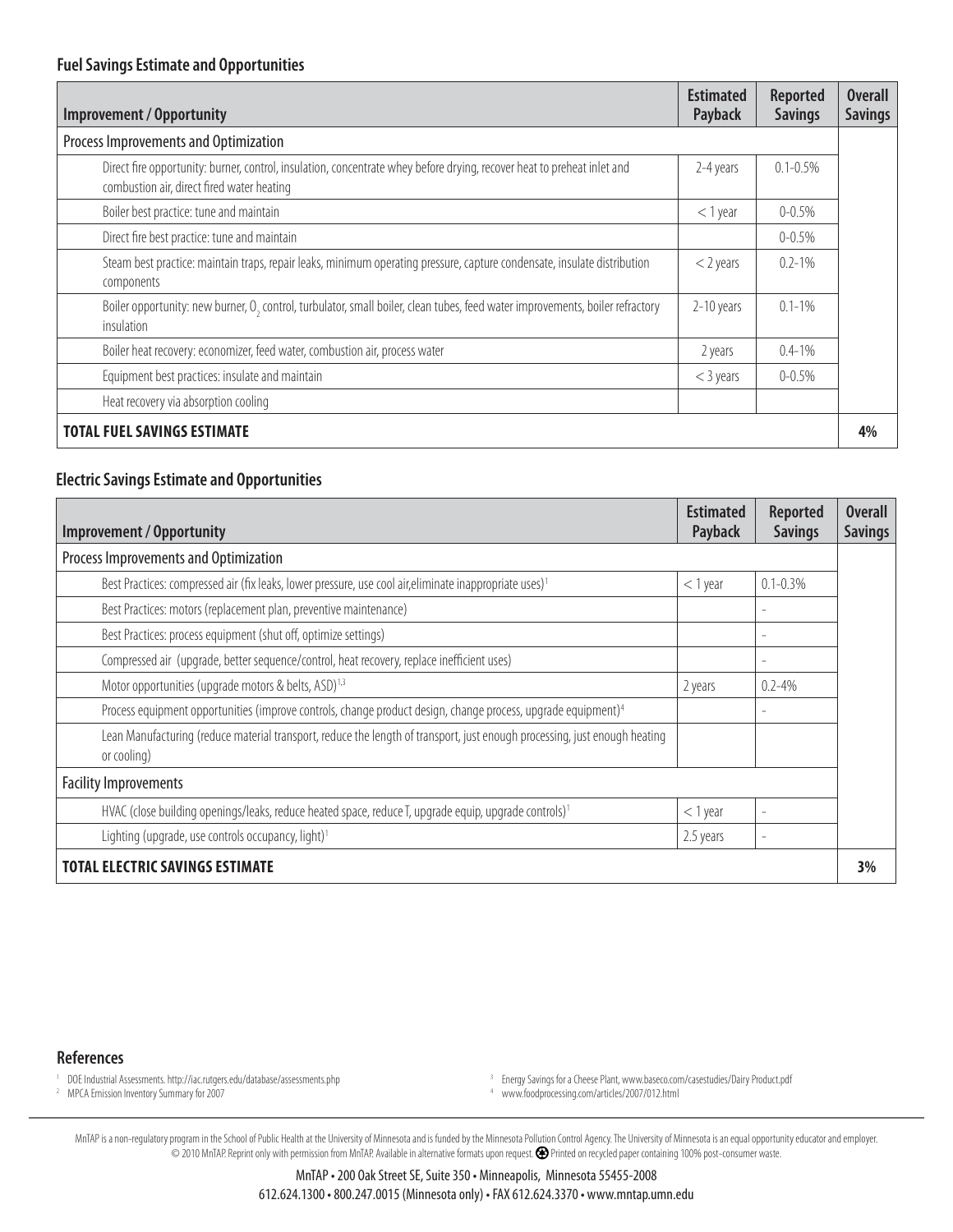### **Frozen Fruit and Vegetable Processing**

### **Sub-sector Description**

This sub-sector includes facilities that manufacture frozen fruit, frozen juices, frozen vegetables, and frozen specialty foods (except seafood). Final products can include frozen dinners, entrees, and side dishes; frozen pizza; frozen whipped toppings; and frozen waffles, pancakes, and french toast.

| <b>Facility Type</b>                         | <b>SIC</b> | <b>NAICS</b> |
|----------------------------------------------|------------|--------------|
| <sup>1</sup> Frozen Fruit and Vegetable Mfg. | 2037       | . 1411       |

### **Process Information**



### **Energy Use1**



### **Benchmarks**

Thermal and electrical benchmarks were unable to be reliably derived from facility-specific energy use, sales, employee numbers, and area data. For more information about the benchmarking study that MnTAP conducted and how to determine if your facility may have energy efficiency opportunities remaining, view the report Web pages at http://www.mntap.umn.edu/resources/DOC/index.html.

### **Savings Potential**

Opportunities and technologies for energy conservation were identified for facilities within this sub-sector. Industry case studies and reports of implementation were used to determine what opportunities may be available and achievable savings from those opportunities. However, additional energy conservation measures may apply to your facility. The tables on Page 2 of this summary reflect a number of energy conservation measures available for this sub-sector.

| <b>Estimated Fuel Savings:</b>     | 9%  |
|------------------------------------|-----|
| <b>Estimated Electric Savings:</b> | 10% |

### **Energy Use Footprints**